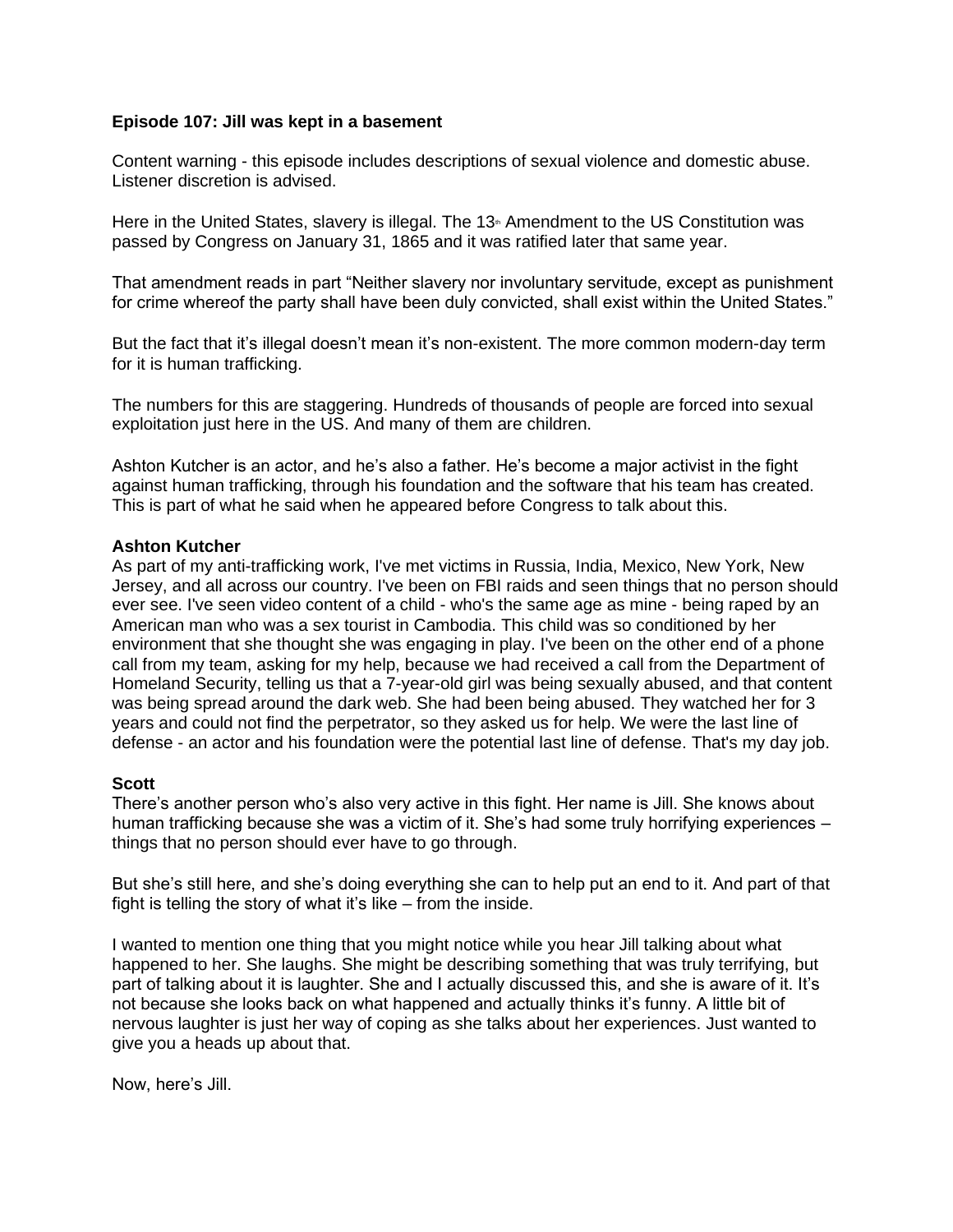Do you think your childhood played a part in what happened to you later in life?

# **Jill**

I think it definitely laid the foundation for everything that happened afterward. Unfortunately, around 96% of trafficking victims are abused as children. That's where my story starts. I was victimized by a family member as a child. That led to some pretty drastic decisions like getting married at the age of 18 to someone who was 31 years old. He was quite the trip. He was not what he advertised himself to be. That marriage went sour pretty quickly. Unfortunately, he just made a lot of decisions that put me in harm's way. He would post ads on Craigslist to have men come in and sexually assault me. It was just a constant battle of being a victim.

## **Scott**

After being victimized as a child, it just, kind of, continued…

## **Jill**

Yeah. I mean, it was just normal to me, unfortunately, because of what happened as a kid and what I grew up in. What a man was using me for didn't seem out of the norm because that's what had been happening since I was 5. So, for it to continue into my marriage was pretty on track for child-abuse victims.

## **Scott**

Usually, in a situation like that, it's difficult for the woman to leave. How did you get out of that?

## **Jill**

Honestly, I was young enough that I still had some feistiness left in me. So, I was able to, kind of, just pack up my stuff while he was away at work one day, get in my car, left, and went to a domestic violence shelter. They helped me file for a restraining order. He violated it quite a few times and spent several nights in jail. After moving, I chose to move a couple of hours away from that town. He finally did, eventually, start to leave me alone. Then, he passed away a few years ago.

## **Scott**

Well, you don't have to worry about him anymore.

## **Jill**

Yeah. That problem solved itself.

## **Scott**

So at this point, you are single again. Then, you got pregnant.

## **Jill**

Yeah. I was young. I was making some young life decisions and I wound up getting pregnant. Luckily, my mom came in and rescued me from that situation. I lived with her for a little while, but things just weren't working out. My dad said, "Hey, I've got a rental that you can live at." I said, "Okay, well, that's fine." So, I finally had my own place and some freedom to, kind of, start being a mom and being single. I met a man on Plenty of Fish. God bless that app.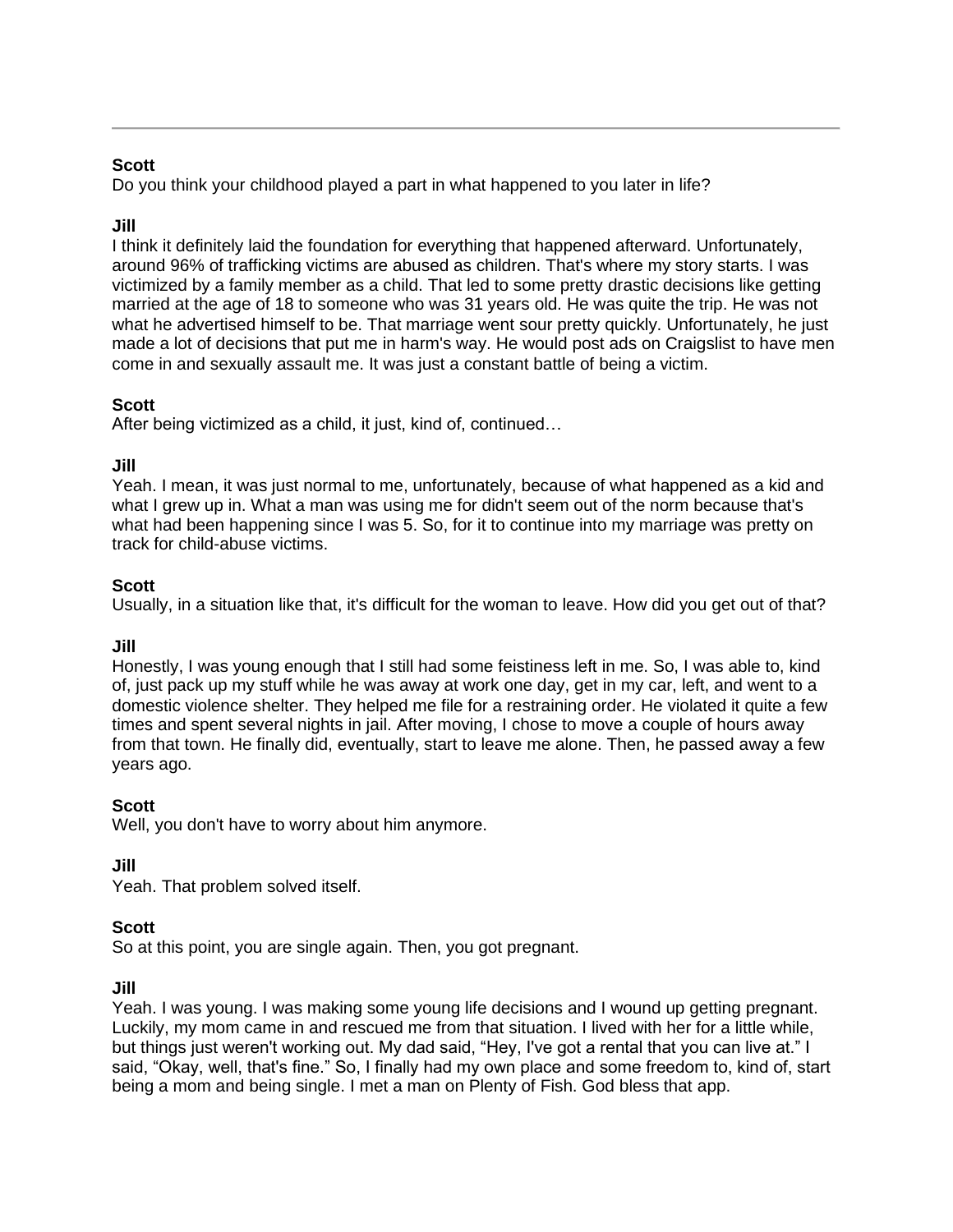For people that don't know, that's an online dating app.

#### **Jill**

Yes. It's probably the worst one available. There are lots of scams. Most of them in there are not real people anymore. The man that I met there-- we went out on one date. We went out for dinner. Then, we coordinated for him to come over for lunch the next day. The naive and young me gave him my address, like, way ahead of time - don't do that. People don't need your address if they're not coming over right now. He showed up several hours earlier than we had planned to meet. I was, kind of, caught off guard by him showing up. He came into the house. I was, kind of, like, "Do you want to tour?" As we were walking through, I showed him my bedroom and he proceeded to rape me in front of my child. My child was screaming. I was screaming. It was very crazy, chaotic, and traumatic - like, all my brain could think was, "I've gotta get the sheets in cold water to get the blood out. I don't know why I just kicked into, like, 'cleaning mom mode'. I called a friend of mine. She was like, "You have to call the police." So, that's what I did - I called the police. My father actually came over and picked up my child. I was able to file a report after that, and they did end up catching him. My father was, kind of, over it at that point. He felt like I was being irresponsible and I had let this happen to myself somehow. He decided to drop us off at a homeless shelter about 45 minutes away from everyone that we knew.

#### **Scott**

I'm just blown away by this. Your dad provided you with this place, right?

#### **Jill**

Yeah. He wasn't ever really much of a dad anyway. That was probably the most fatherly-like action he had ever taken. I was super surprised by that in the first place. He would abandon ship when things get hard. That definitely put me in a predicament with a child, with no job, with no car, and with trauma.

#### **Scott**

More trauma again. Rape cannot be described with the word 'normal', but this was pretty violent…

#### **Jill**

Yeah. He had actually sharpened his fingernails before he got there. By the time I got to the emergency room, they said that I had over 400 open wounds on my legs and my vagina just from him - whatever he was doing. So, I was covered in bruises. There was blood all over my bedroom, the hallway, and the bathroom. The detectives that came to my house actually said that this was one of the bloodiest rape scenes they had ever seen. She just kept apologizing profusely because they couldn't clean it up for me.

#### **Scott**

Your dad decided that this event was the final straw and you need to go.

**Jill**

Yeah.

#### **Scott**

That's just-- I have no words.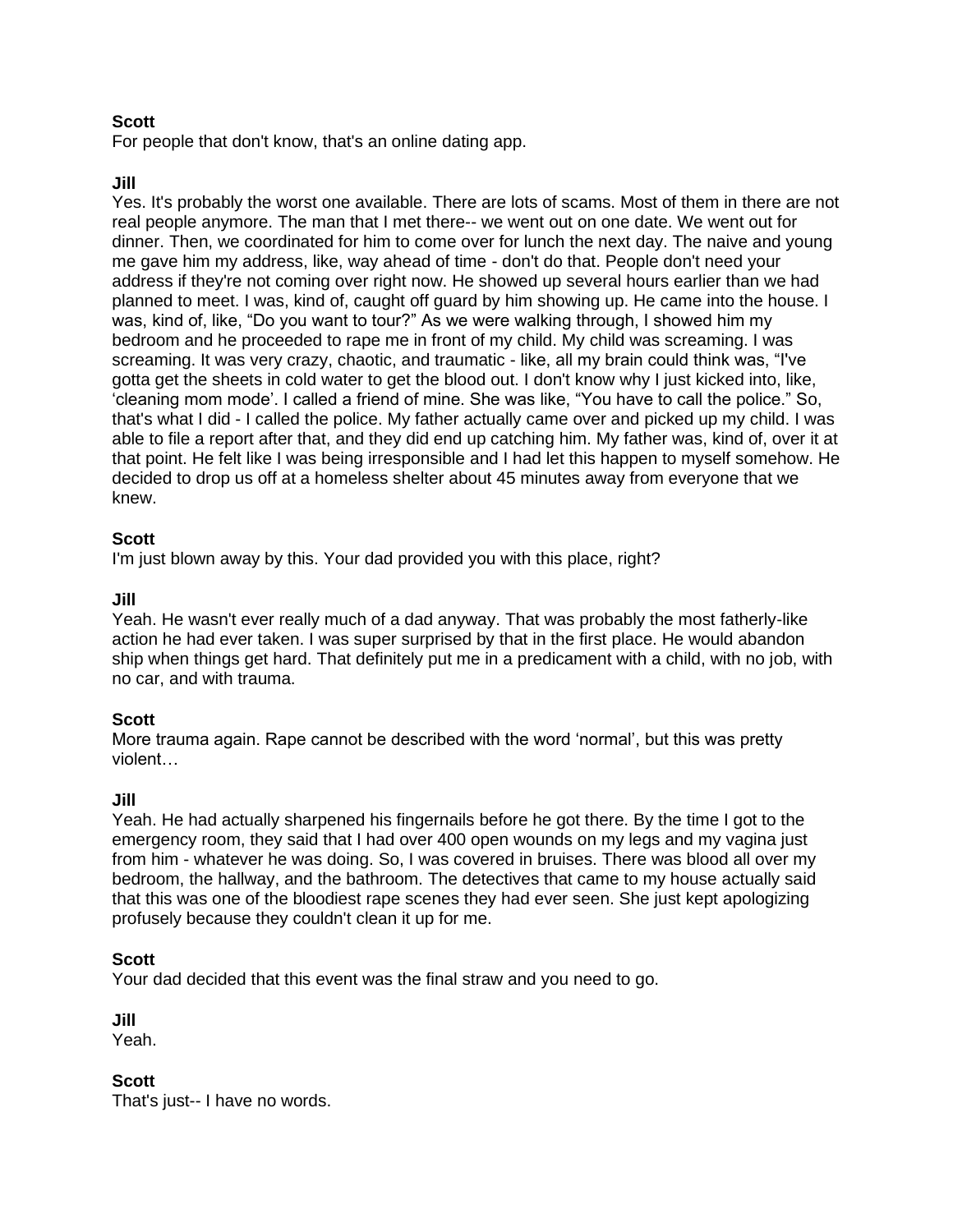# **Jill**

I didn't either. That 45-minute car ride was the most awkward car ride of my life.

# **Scott**

At that point, you're really more vulnerable and helpless than ever. No job, no car, no money, and a baby. What a position to be in life... And we haven't even gotten to the main bad part of the story yet!

## **Jill**

Yeah, these are just the prerequisites. I was pretty much in the most desperate situation, I think, that I've ever been as an adult, alone in the world, like literally removed and isolated from everybody that I knew with no resources. The shelter offered minimal-- "we'll give you a ride to a job fair, but we're not going to help you get to the job."

## **Scott**

Right. Because their resources are limited too.

# **Jill**

Yeah, for sure. Unfortunately, for shelters, there's a high turnover rate of staff. You get a lot of people that are there for a paycheck, and they don't really care. I think their intentions are good, but unless you have a staff that's really dedicated, it's just hard. There were a lot of other women that were in the shelter long-term. The longer I was there, I got to know a lot of them. One of the girls suggested that I download this video chatting app so that I could meet people and talk to anybody from all around the world. She was like, "You can get a lot of, like, Indian guys who want to pay you to get married. There are also some really cute guys that talk." I was like, "Okay." So, I downloaded this app and talked to quite a few different people at first - some of them consistently, some of them not. That was when I met Jack. Jack messaged me. Instantly, I was like, "Oh, my gosh, he's so cute!" I was starstruck - like, "Oh, wow!" In all of his pictures, he had suits and designer clothes. Just by looking at the picture, you knew that he smelled good. He was just super attractive. I remember he had the word gentleman in his username. I remember thinking, like, "That's what I need, right? I need a gentleman because I've had this weird, crazy life." So, we talked back and forth for several months via video and text messaging. He just really, kind of, stepped in and filled this void that I had. He told me that he cared about me. He told me that he loved me. He told me how pretty I was. He offered to send me money. He was just super supportive. He was super attractive. At that point in my life, I had nobody - my family was, like, ditched. So, this stranger was even nicer than my family is. I was just completely enthralled right away.

# **Scott**

Yeah. He was providing what you were craving.

## **Jill**

Yeah. He knew that. He asked the right questions to get the answers that he needed so that he knew which vulnerabilities to attack. That's kind of how the grooming process started. The beginning phase of him being so caring, so attentive, and wanting to know every detail about me was just giving him bait for later when he wanted to manipulate me and use my feelings to hurt me.

## **Scott**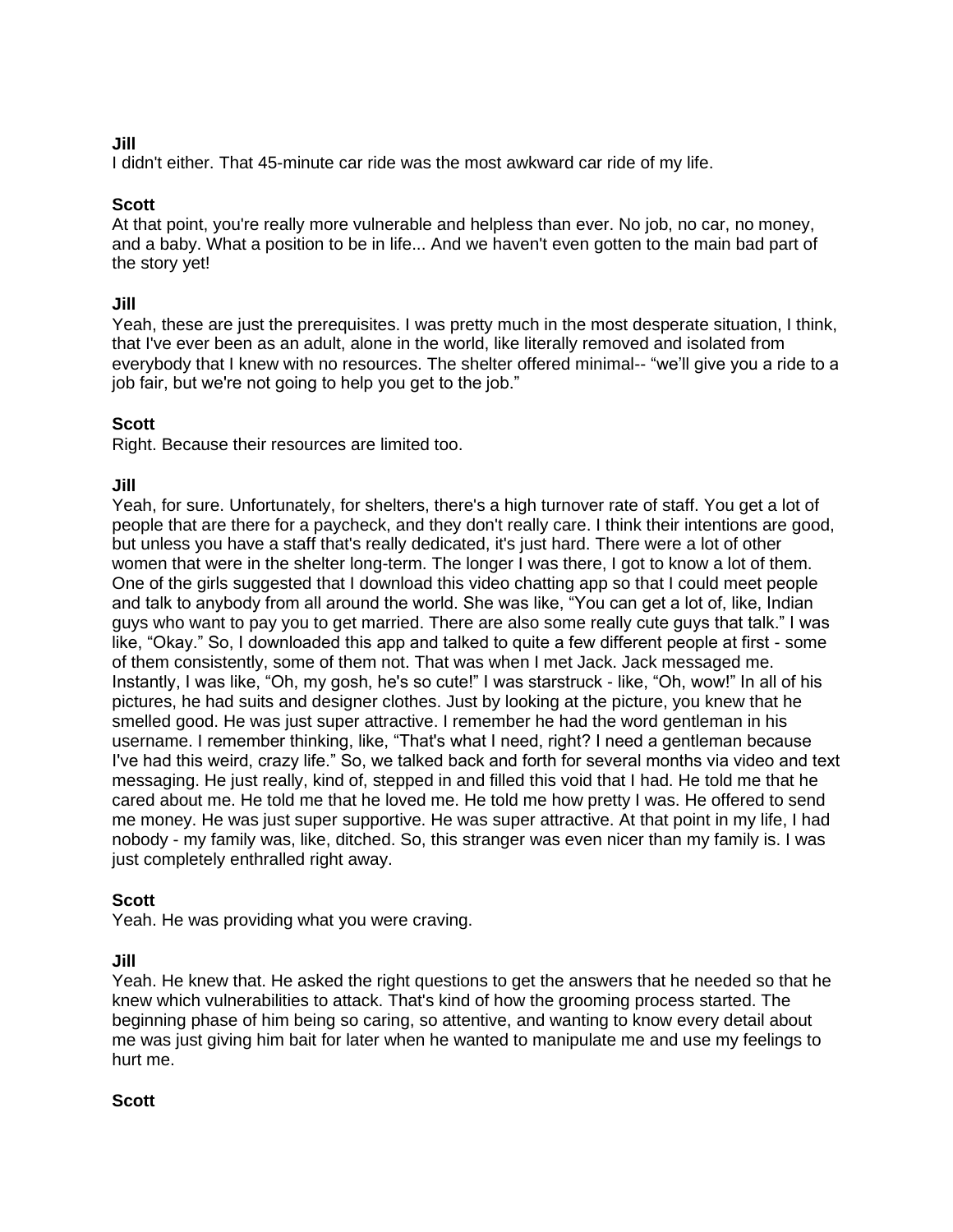Did you know where he was located when you were talking to him?

#### **Jill**

Yeah, he told me right away that he was in New York. He told me how much money there is there. Everybody is hiring there. There's no way that you go there and not get a job. The pay rate is so much higher there. I just trusted everything he said. I could have Googled those things but, because of the relationship that we had built, I just trusted him. There were certain things I just didn't look into because I didn't feel like I needed to.

## **Scott**

Did you know what his work was?

## **Jill**

Yeah. I actually asked that question because, after several weeks or two of video chatting, I noticed that he was always in hotel rooms. I was like, "Why are you never at your house?" He was like, "Oh, no, I work for this marketing company. I travel." He sent me ID cards and paycheck stubs and showed me how much money he made. He was like, "I could even possibly get you on to my company. It just depends..." Everything seemed super legit. He told me his name was a different name - not Jack - I didn't find that out till I got there. The name that he gave me when we were talking over the app was not his correct name but - he sent me the picture of his nametag with his fake name and picture on it - the paycheck stubs had the fake name on them.

## **Scott**

So, obviously, it had all been created to present this story that was completely false.

## **Jill**

Yeah, I just didn't figure it out until it was too late.

## **Scott**

How did he get you to come to New York City?

#### **Jill**

He had told me that we were just going to work for 30 days. He was like, "I know a place that you can get on as a bartender. You'll make a whole bunch of money. I bet you can make anywhere from \$5 - \$600 a day. If you come out here and we bust it off for 30 days, we'll save up enough money and, then, we can move back to your hometown and get an apartment. If you can just find somebody to watch your kid for around 30 days, then we'll move back, get an apartment, and live our life together as this happy fantasy couple." So, I found somebody and I was, like, "Hey, look. I just need you to watch my kid for a little bit. I got this job. I'm gonna go and make all this money. It's gonna be great. I'll be able to start my life over. I'm doing this for my kid, but I need you to watch my kid so that I can do this."

## **Scott**

That had to be a pretty good friend - somebody who would agree to take a child for a month.

## **Jill**

Yeah, yeah. Luckily, I was blessed with someone at that time. She was already qualified as a foster parent by the state. All of her foster children had moved out. She currently had an empty home. So, I thought that she, kind of, needed it as much as I did. He sent me money for a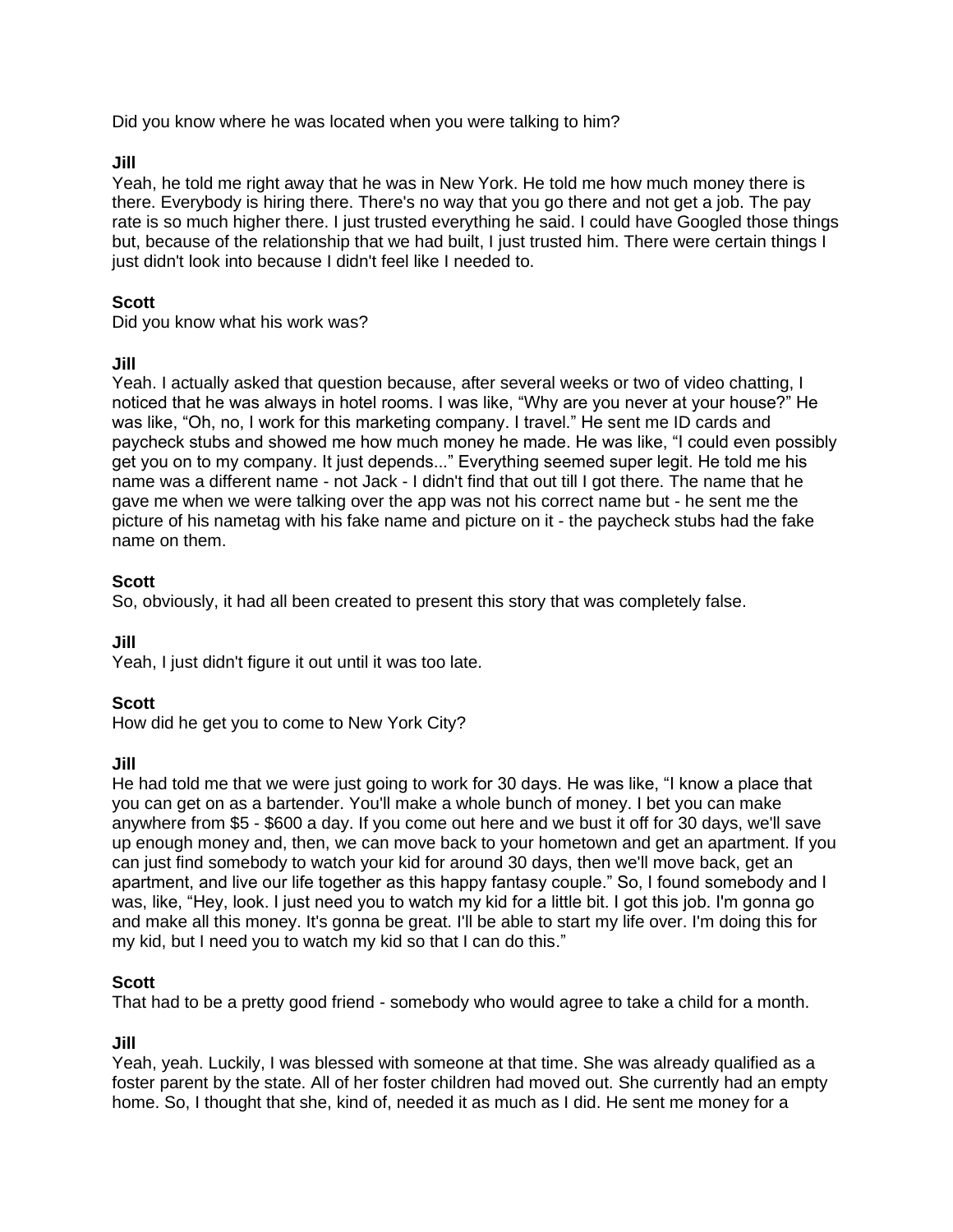Greyhound. I bought a greyhound ticket. It was a 24-hour bus ride because everything takes longer on Greyhound. I was super excited and super happy. I was going to meet the 'love of my life' and he was gonna help me get a job. We were gonna get married and live all of the fantasy things. Then, I got to New York and got off the bus. He was waiting for me there at the bus station. He grabbed my bags and helped me. We went and jumped on a subway. I knew him through video chatting and texting but I've never seen him in person, so there was just, kind of, this awkward hour or so where I was, like, staring at his face and trying to put the voice and the face together. So, there wasn't a whole lot of talking. I just, kind of, followed him, looked at him, and took in the whole situation. I was, like, stopping in New York. I saw the New York Times building for the first time, which is huge - that was something you can't imagine until you see it.

#### **Scott**

Just being in New York City for the first time is overwhelming in itself - not to mention all the other stuff going on.

#### **Jill**

I didn't know, like, that many people can exist in one space. He made it pretty quickly. Then, from the subway, I think, we took a bus. Then, we took a cab after we got off the bus. We ended up at his house. He took me through the side door. I remember thinking, like, "That's weird. People here don't use their front doors?" The side door opened up to a staircase - one goes up and one goes down. He took me down into the basement. There was another locked door at the bottom of the stairs. He unlocked that door. We went in. I was, kind of, trying to not look like I'm feeling suspicious, but I was feeling super suspicious. I was trying to look around, soak it in, and see, like, "How do I get back out of here? I don't know. This is a weird place. It's unknown." There was a little bit of normal nervousness there. We got down there. He was like "I'm sure you want to take a shower, right? Why don't you go ahead and go freshen up?" because I had been on a bus for over 24 hours. So, I hopped into the shower. I got all that done. I came out in a towel. He had opened my luggage, took all of my clothes and things out, and spread them out. He was like, "I picked out your outfit." I was like, "Oh, okay. That's weird, I think. I don't know. Or that's cute. I don't know, but okay." He was like, "Are these the highest heels you brought?" I was, kind of, chuckling to myself because, at that point in my life, I cannot walk in high heels to save my life. I was just being super ambitious when I bought those at Goodwill. So, I was like, "Yeah, definitely. Those are the highest heels I brought." He was like, "Okay, you'll wear these." I thought, "Okay…"

So, I put on the outfit that he picked out. I was like, "Oh, this is a little-- but hey, it's New York, so everybody has their skin out, right? It's fine. I'll be fine." We left for dinner - so I thought. We were walking. We took a cab and a bus at some point. Where we got off was at this, like… industrial, metal, and concrete place - I don't know. It doesn't look like New York. It was just scary. The lights were flashing - they, kind of, work but they usually don't. I was, kind of, looking around him and I was like, "Um, are we going to dinner?" He was like, "Umm, yeah, yeah. No, no, we are. Hold on. I gotta talk to you for a second." I was like, "Okay…" So, he grabbed my hand and kept walking, so I walked with him and got to this, kind of, intersection of alleys. There was this giant concrete parking block - he, kind of, had me sit there and lean against it. He was like, "Oh, do you have your phone real quick?" I was like, "Yeah, why?" I pulled it out of my pocket. The second I pulled it out, he snatched it out of my hand. I was like "What…" quicker than I could react. He handed me another Android phone that you buy at Walmart - cheap and disposable. He was like, "Here you go. This has my number programmed in." I was like, "Wait, what? Hold on!" At that time, I had a phone wallet. So, when I handed him my phone, he got my phone, my driver's license, my social security card, and my debit card. I think it had a full SIM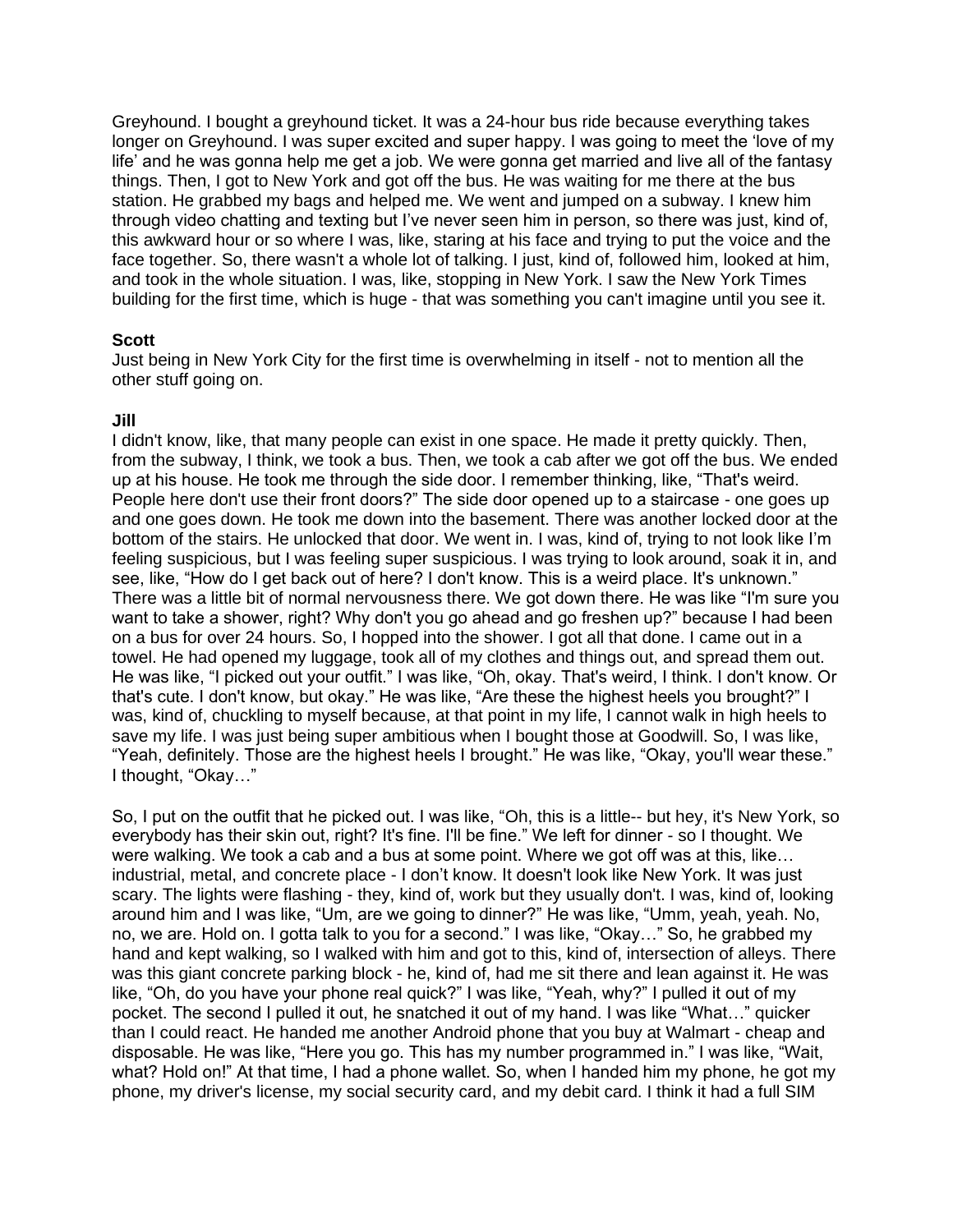card at that time. He had all of it. He was like, "No, I just want to make sure that your phone is safe." He gave me some spiel about something. I don't really remember a whole lot of what he said - it's kind of a blur.

## **Scott**

Yeah. With all this happening, your head has to be spinning and thinking, like, "What does all this mean?"

#### **Jill**

I was just, kind of, staring at him. I think, at that point, I was freezing in panic because I was trying to understand and comprehend what was happening, like, "I thought we were going to dinner. Why do you need my phone? Why do I need a different phone? What's happening? I'm really hungry." So, I was trying to process all of this. So, he looked at me. I think he can tell that I've got a deer in the headlights kind of look because I remember he grabbed me on my shoulders and gave me, like, a 'Hey! Look at me!' I was like, "Yeah?" He was like, "Okay. So the cars are gonna stop. They'll flash their light at you. Sometimes, they'll just stick their arm out the window and wave you over." I was like, "Okay…" He was like, "Yeah. Then you just go up to the window and ask him how much it is for head and how much it is for sex." I was like, "What?! You want me to do what?! He was like, "No, believe me. It's no problem. The cops around here are super cool. Actually, they might stop you too because they usually like to get some, especially when it's a new girl." I was like, "Oh, what are you talking to me about?" Then, he started to, kind of, walk away and I was like, "Hey! Wait! No, no! I thought we were going to dinner!" He was like, "We are, babe. But you've got to get the money first." I was just like, "What in the world?!?!"

#### **Scott**

I can't imagine the disconnect you would have right then.

#### **Jill**

Yeah. Just like carpet ripped out from underneath me. I didn't even have time to process it. Like, by the time he walked away, I was still comprehending that I'm supposed to go up to cars that stop and flash their lights at me. I was like, "Did he really say that?" because I was young and naive. I mean, I had a child. Even though I had a child, I just had not experienced a lot in the sexual world. So, I was really like, "You want me to do what?" It wasn't long before a car pulled up and flashed its lights. I was looking at the back of him as he was walking away. He saw the car light flashing, looked at me, and waved me on. I was shaking like a newborn baby giraffe and I couldn't walk. So, he turned around and came back down. He was like, "I forgot to tell you. You have to stay on the street. You can't stay on the sidewalk." I was like, "What?" He went, "Another pimp can take you if you stand on the sidewalk, so you have to stay in the street. I'll explain all the rules later. Let's just get the money for dinner." Then, he walked back away. I remember thinking, like, a light bulb flashed on. I was like, "Did he say 'pimp'?" That was when everything just clicked. So, this car was continually flashing the lights on me and waving at me. About that time, a police officer pulled up. I was like, "Yes, I'm getting saved! Here we go!" Right at that time, Jack walked up, leaned into the passenger's side window of the police car, and started laughing and joking. I could hear them laughing loudly. Jack stood back up. He was, like, "Get off the sidewalk." The gentleman in his vehicle was still trying to get my attention. The police officer spoke over the loudspeaker and was like, "She's just trying to catch a date, man!" He made a joke and caused me to be worried. There was a lot going on at once. I just remember thinking, "Oh my gosh… The cops…" He was right. He was serious. They're in on it. Like, they don't care. They're not coming to save me.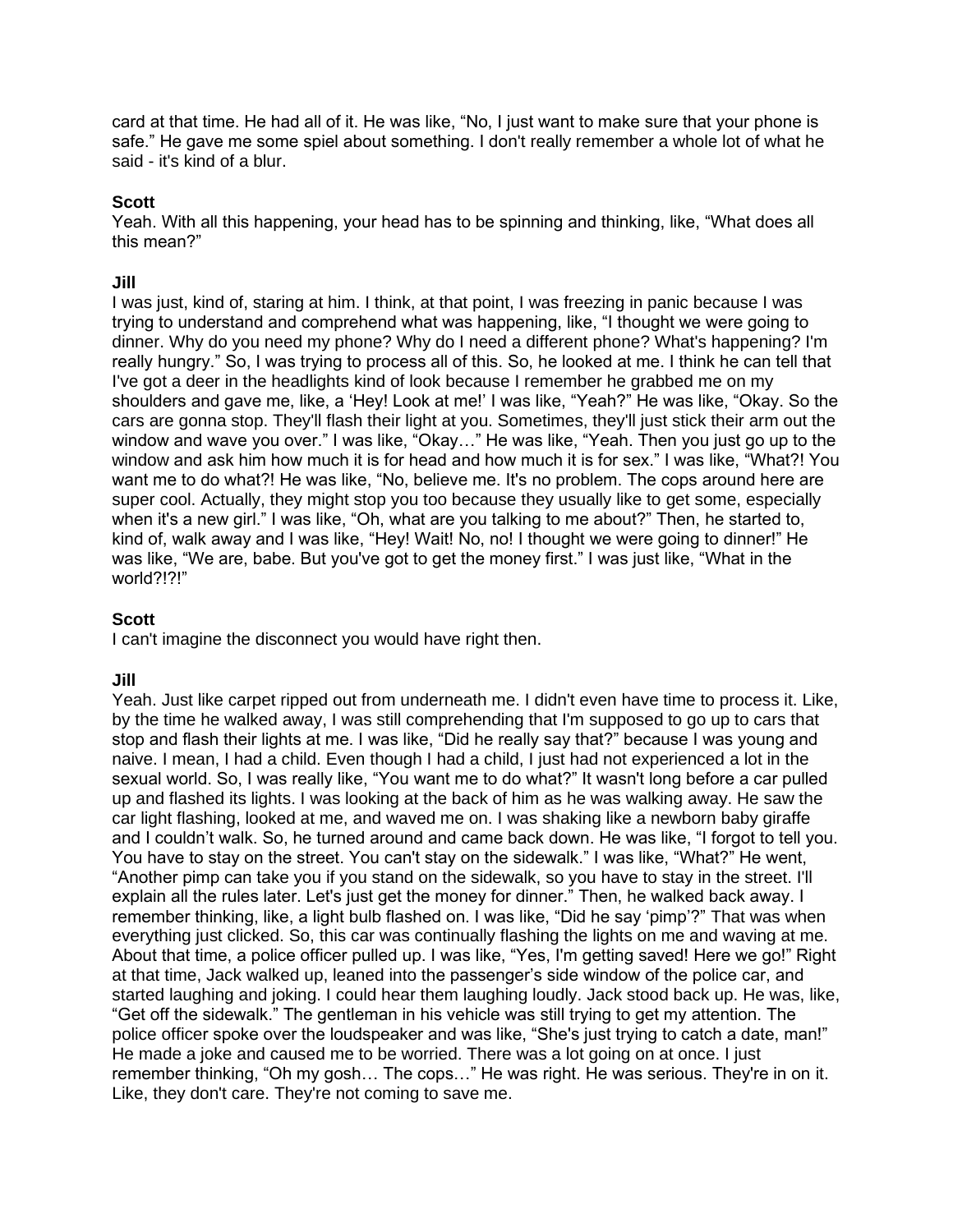At that time, did you think of any possibility that you could just run away or escape somehow?

# **Jill**

I didn't have anything. I didn't have a phone. I didn't have a debit card. I didn't have any money. I was just caught off guard. I don't even know what to do. So, for some reason, the young me just thought, "Okay, if I just do this, then I'll get the money. I'll figure out how to get away later. Let me just make it through right now. Let me not get myself into more of a situation." There was something about him. The manipulation had already started before I got there, so I was already enthralled by him - I was already, kind of, in love with him. I had that young, lustful love. So, that clouded my judgment and made me make stupid decisions. There were just a lot of layers. When he said it, it didn't sound like I had a choice. I was so used to taking commands from the men in my life - this felt like the same thing. These are the relationships that I'm used to. So, it was normal for me to be obedient, unfortunately. So, I kind of snapped back into the trauma side of things of, "Okay, wait. I know how to do this. I know how to handle this situation. You comply and you make it out later."

## **Scott**

So that was your first night experiencing that.

## **Jill**

Yeah. It didn't ever stop after that - it was pretty consistent - especially once he figured out how much money I could make. There were not a lot of white girls in that area of New York, especially, working the streets where I was at. So, I kind of became a hit there for a while. He was making some pretty good money. Eventually, there are undercover detectives who do come out on the track to where the girls walk, so you can't be there every night. It's just not possible. You'll go to jail. The amount of fines that you pay makes it not worth it. So, he had to find something to do with us. I say 'us' because there was me majority of the time throughout the years, there were also other girls sometimes - it just, kind of, varied. Some come, some stayed, and some didn't. He would pick up some, take everything out of their purse, and kick them out on the side of the highway. So, you just never knew what he was going to do. He had us in the basement for several months. I kind of lost track of the days - I'm not gonna lie to you. It's hard to give timeframes sometimes because when you're up all night long - sometimes, 24- 26 hours at a time - you forget how many days have passed, what day it was yesterday, and what day it is today. A majority of his business with me happened at night. I did a lot of my sleeping during the day. I did convince him to let me call my mom at one point, but he was sitting right there. At that point - that was several weeks in - there had already been some violence. He would punch you or backhand you or bust your lip or make your nose bleed as soon as you said 'no' or disagreed with anything that he said. So, I didn't dare to say anything or make that phone call with him sitting right next to me because of what might happen after I hung up, because he had already made so many threats of violence. There had already been examples of physical violence. I was just pretty scared but also in love. It was a very weird place to be.

# **Scott**

Yeah. I heard you say that part of your motivation was to make him proud.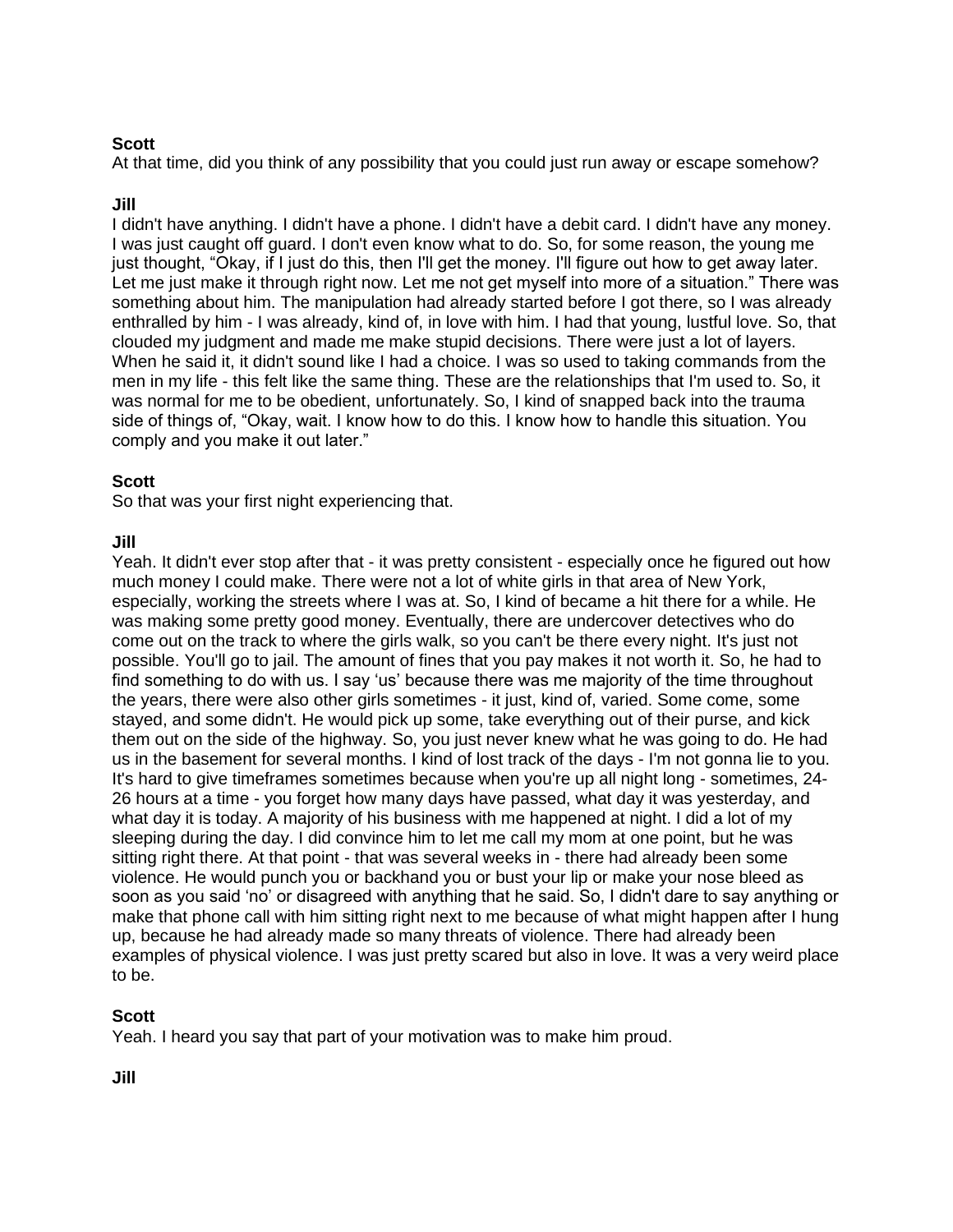Yeah. There was so much manipulation going on. There were so many layers to Jack's game. One of the things that he made me and whatever other girls there was he made us call him 'dad'. He used to tell me, "The reason that you're with me is because your father didn't do his job. That's why I'm your dad now." It was really hard to argue with that because it was, like, 100% true. So, he would manipulate you with things that were right. He just used them against you and made himself in control. I was a traumatized, desperate, lonely, heartbroken, and fatherless woman with a man who just stepped in and was like, "Look, I will protect you. I'm going to do everything for you. I'm going to love you. I'm going to take care of you. I'm going to feed you, clothe you, and get your nails and hair done, but you have to do this one thing for me. That's how he eventually sold it to me. "If you keep doing this, all you have to do is this one thing. This is the easiest job in the world. You don't even have to think about it. I'll do all of the thinking for you." Then, it progressed. It went from walking on the track, stopping cars, and doing sexual acts in vehicles all night long to going into hotels. He was posting me on Backpage, which has now been shut down by the federal government. That website no longer exists because they have been convicted of human trafficking. They facilitated knowingly and accepted money for it.

## **Scott**

And Craigslist was used for that for a long time, too, right?

## **Jill**

Craigslist was a big one. They removed their personal section, I'm sure. I haven't looked into it lately. I'm sure they found another way. It's probably under pets or something. But yeah, that's a common one. There are a lot of sites, honestly. There are a lot of options. I did not know this before I went to New York, but there are a lot of online sites where you can find girls for sale. The problem is that you don't know if the advert that you're seeing is true. All of those ads look like I posted them. They had my photos. They had my face. They had my phone number. I answered the phone when he called. Nobody knew that he was standing in the shadows, controlling my every move, taking all of my money, not allowing me to see my son, and not allowing me to call my family. I was isolated, groomed, manipulated, and sold a fantasy. He told me that we were gonna get married and have 5 sons, and I believed that I was gonna be his wife.

## **Scott**

So, all this time when you were there, what were you thinking as far as your son? Were you able to contact the friend that your son went with?

## **Jill**

Minimally. I did after lots of begging. I was like, "Look, I'm paying you over \$1,000 a day. Can I send my kids some money just a little bit, please?" So, I did get to get that setup. Then, some issues arose legally. They needed to provide care for him, but they didn't have any documents. So, Jack actually bought a roundtrip ticket for me to go to my hometown, sent me the money to pay for a lawyer, and get guardianship transferred over to my friends. He made it very clear that if I did not use that return ticket, there would be consequences. So, I've had that question a lot. People were like, "What?! You were out? You were gone? Why did you go back?" He had everything. He had my driver's license, social security number, my mom's address, and my kid's address. There were threats of violence against all of these people if I disrupted his plan at any point. So, I went and took care of the situation. I signed guardianship over my son. I bawled the entire time.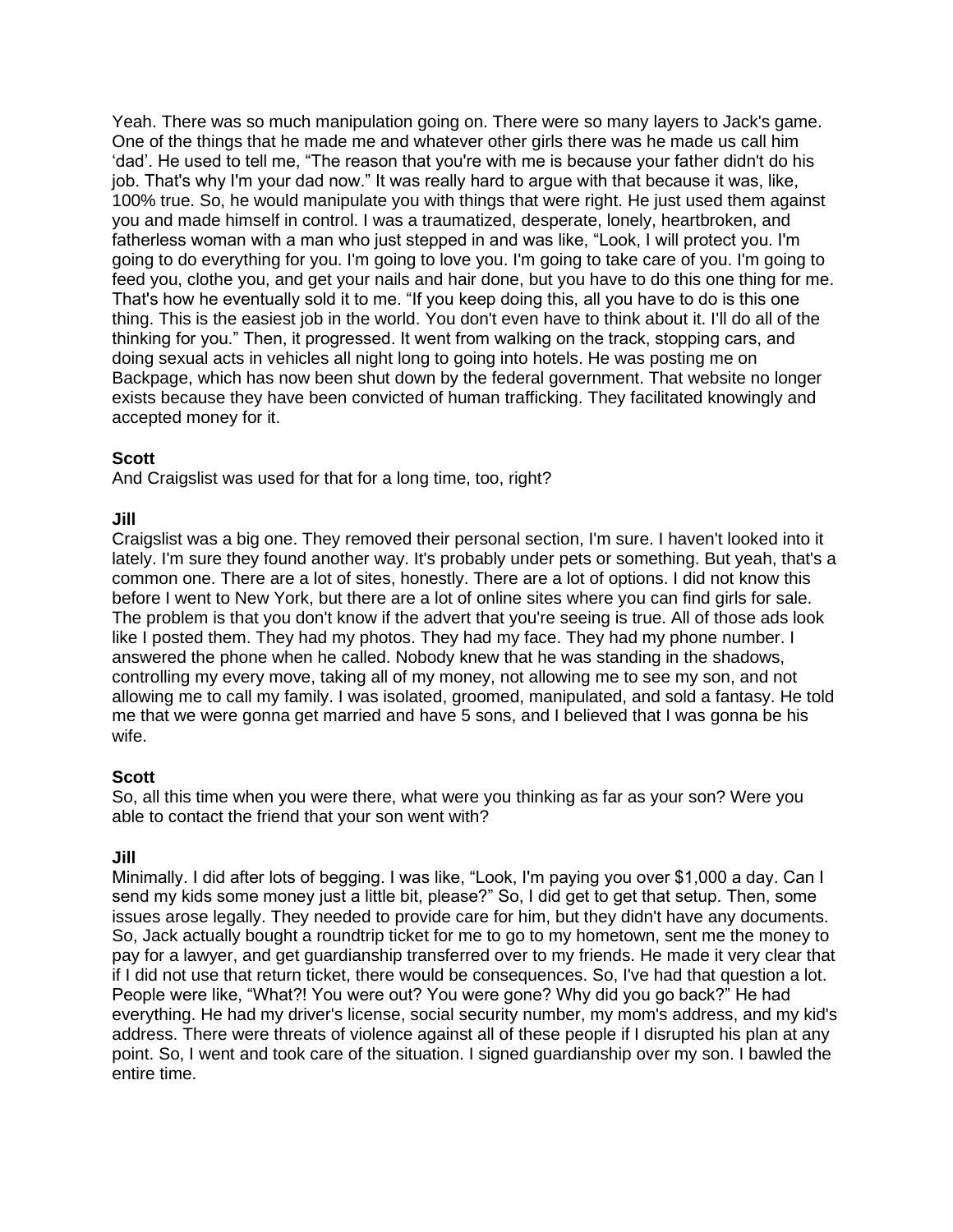I know people listening to this now are just blown away that you were manipulated to such a point that you were signing away that guardianship for your child.

#### **Jill**

He used to tell me on a regular basis that my child needed a real family and that my child needed a real mother, not a whore. He was like, "I love you because you're a good whore. Your child needs a different family because you're a good whore." It was, like, his backhanded compliment. I was like "Thank you, I guess?" At least, I'm good for somebody. I don't know. I mean he's right because that's what I'm doing. He convinced me that this is all I'll ever be, this is what I was good at, and this is what I was made for.

#### **Scott**

So, he was playing with your love for your child - "This is better for the child."

#### **Jill**

Yeah. So, I listened because he had been right about everything else.

#### **Scott**

You never knew when he was going to erupt or just lash out.

#### **Jill**

No, never. Then, it progressed. When we got to the point of traveling from state to state and going to different hotels - I think it was 14 different states - that was when he eventually trafficked me. Sometimes, he would go with us, drive us there or be outside waiting or watching or whatever the heck he was doing. There were other times that he would send you on a Greyhound. He would stay in New York and he would send me to North Carolina to go to some hotels. He would post all the ads on Backpage and Craigslist, and I had a daily minimum. I had to send that money to him through prepaid cards and all that kind of thing. Even if you were 12 hours away from him, he would drive in the middle of the night and show up at 4 AM banging on your hotel room door. If you were sleeping when he showed up, heaven forbid, automatically, you would get a beating automatically. He hated finding you sleeping. The biggest offense to him was sleeping. He used to tell me all the time, "If you train your body, you can function on 2 hours of sleep. You can do it. I believe in you."

## **Scott**

Yeah. I bet he didn't, though.

#### **Jill**

No. He got drunk and partied and slept till noon.

#### **Scott**

You talked about something that is called 'holding court in the street'. What is that?

#### **Jill**

It's, kind of, the rules of the track. If you are on the street, that's where the girls are supposed to stay. The pimps are on the sidewalk. Also, pimps can be in their vehicle. There was a situation where I was walking on the street and a pimp was yelling at me from his vehicle. I followed all the rules. I did not make eye contact with him. I did not engage in any conversation with him. I didn't address that he was even there. I continued walking and doing what I was supposed to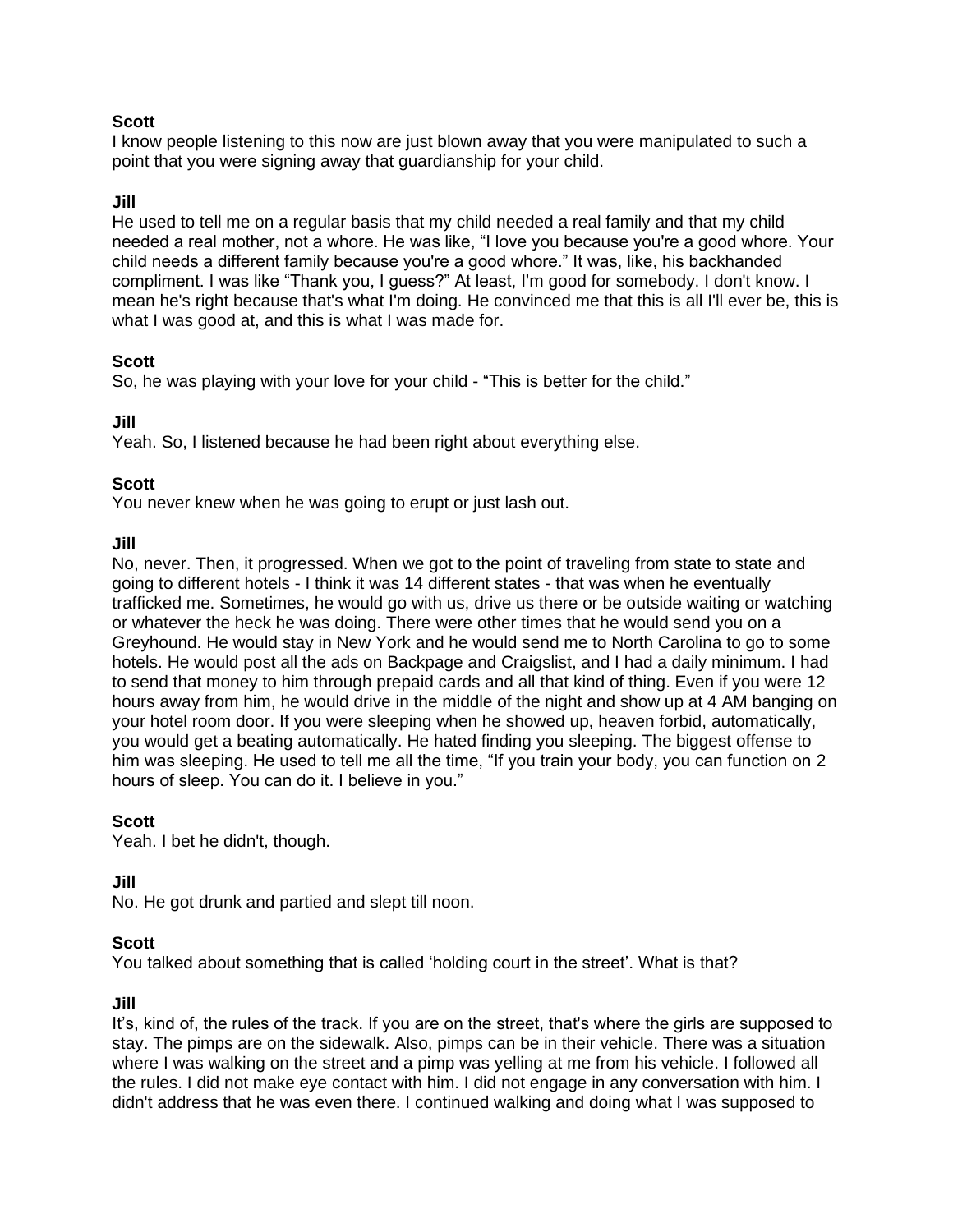do, but he bumped me with his vehicle. At that point, I engaged in conversation with him because 'you just hit me with your car'. So, whenever Jack walked up, this man immediately, kind of, cowers down and was like, "I'm so sorry. I didn't realize she was yours. I didn't realize. I'm so sorry. But she talked to me. She engaged in conversation with me." Jack asked, "Did you?" I said, "Only after he hit me with his vehicle. I asked him why he did that." Jack said, "Well, I don't feel that's wrong." He was like, "Nah, man. She talked to me. She engaged with me. She's mine." This man proceeded to try and pick me up physically and put me in his vehicle. At that point, Jack interfered and took me back. It's a very odd situation to be treated like a rag doll - men were literally fighting over you. So, he grabbed me back and, kind of, threw me behind him. He was like, "Nope, we're gonna hold court before anybody's taking anybody." He was like, "Alright, that's fine." So, everybody gathered up their friends. You have to be a pimp who's known by other pimps in the area or whatever - I don't know.

They were standing in a circle and I was on my knees on the ground in the middle of the street. Jack said, "I'm going to allow this whore to tell her story. At any point, if any one of you feels that she's lying, I want you to kick her in her face." That was one of the most terrifying nights other than the nights when Jack would just beat me up because he was drunk or mad or whatever. I thought, "If all 14 of these men kick me in the face, I'm going to lose my life tonight. So, I better make this really convincing." Luckily, I did. I told my version of the story. The other man told his version. He stuttered through and they believed me. Nobody kicked me. That was, kind of, one of the first big situations where Jack was like, "Look, I told you." He used to say all the time, "If you pray to the game gods or to the pimp gods, they'll bless you and they'll protect you and blah, blah, blah, blah, blah. If you did the right thing, everything will pay off. Did you see how my instruction has saved you tonight, how I've saved you?" But he saved me from a problem that he created. I would have never been in this situation if it wasn't for him. But with the narcissistic mind control that was happening, you don't see it like that. When you're in it, all you see is that you got saved, somebody cared, somebody was there, they had your back and made sure nothing happened to you.

## **Scott**

And you've got nobody else.

**Jill**

No.

#### **Scott**

I wanted to ask you this. I live near Tampa. We have a football team and a stadium here, of course. In some years, the Super Bowl was held here. I've always heard that the week of the Super Bowl was when the volume of human sex trafficking around here just skyrockets. Why does that happen? What's the connection?

#### **Jill**

Unfortunately, anytime you have a large event like that, that draws a lot of tourism, you get a lot of high-spending single men who have free time. They might have a business meeting in the morning and got the rest of the afternoon. Anytime you have a large tourism event, you have people who are coming to spend money. If there are men and money anywhere, Jack used to say that you can find a trick.

## **Scott**

That's true not just for the Super Bowl, but for any big event - usually sporting events, though?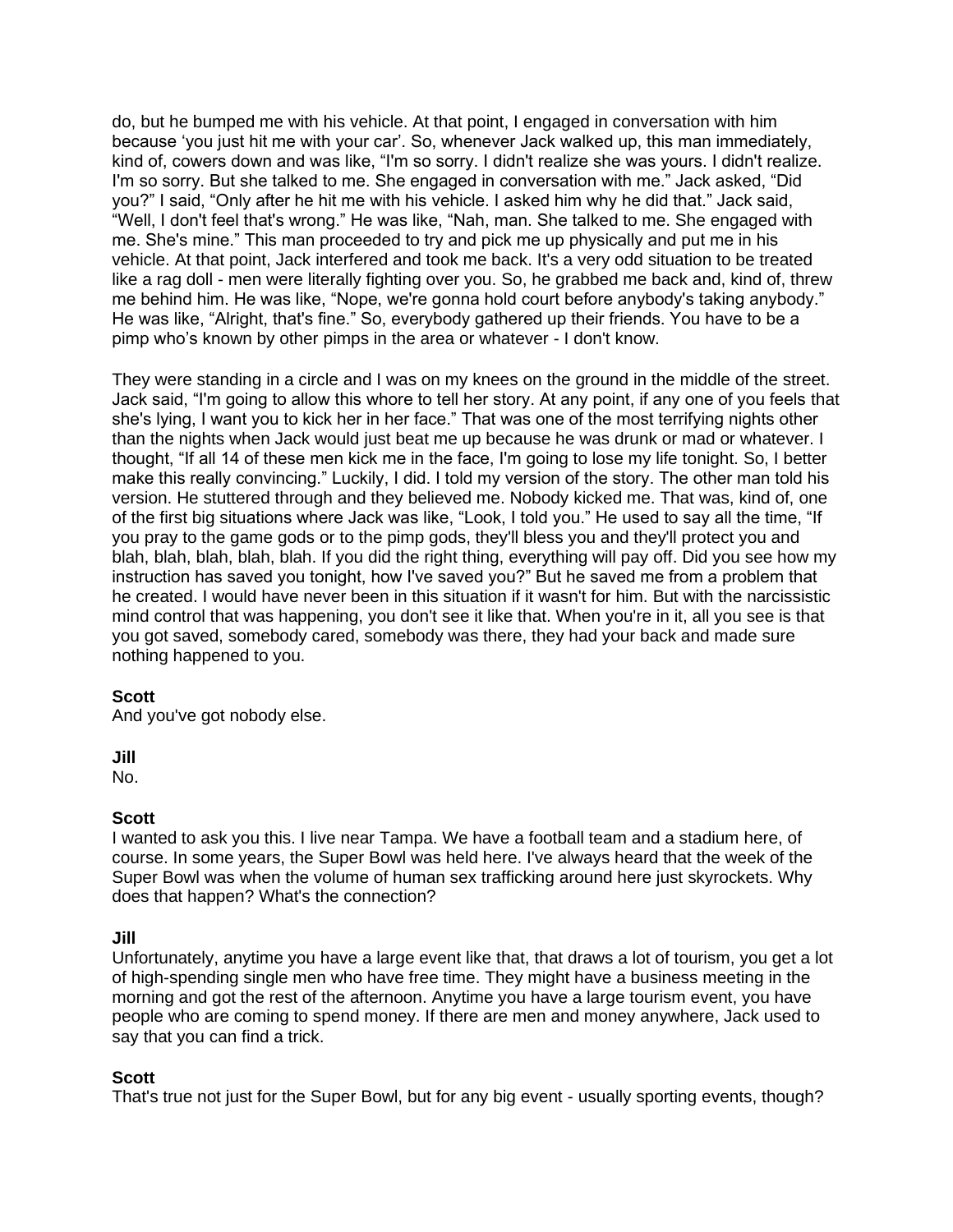# **Jill**

Yeah, any big event. Jack sent us to one of the World Series to work.

# **Scott**

Has anyone ever, sort of, blamed you for choosing to go to New York?

#### **Jill**

I mean, I blamed myself first. One of the biggest things that I dealt with is the lack of trust in myself because I made a decision to go. I do have a lot of people, though, that have said, "Well, you put yourself on a bus and went to meet a stranger." Yes, I did do that. I did not go with the intention to be a prostitute and sign my kid over and just screw my life - that was not the plan. I think people just don't understand that this is a hard situation. There's mental manipulation, Stockholm Syndrome, and narcissism. It's a crazy mixture of a lot of stuff that led me to make decisions that I would not have normally made for myself.

## **Scott**

On your podcast - which we'll be talking about here in a few minutes - you go into a lot of the real gritty details of what you had to go through when you met these so-called 'men' - you call them tricks. That's the common term?

# **Jill**

Yeah. Tricks or John's.

## **Scott**

Okay. We're not going to go into all the detail of that here - people can listen to your podcast and hear that. That lifestyle - what you were doing every night - really caused you some health issues.

#### **Jill**

Yeah. I mean, it affected my body physically and it affected me mentally. I spent quite a bit of time in the hospital after I got out. I was admitted for weeks. We had to treat things like pelvic inflammatory disease, STIs, and things that happen when you go without medical care or proper attention for a long period of time, have multiple sexual partners, and just everything that went into the trafficking as a whole.

## **Scott**

I think you said that it was a really bad case of kidney stones that, kind of, led to you being able to escape.

## **Jill**

Yeah. Because of my unhealthy diet and eating out all the time - I lived off of Starbucks from the gas station - I actually developed kidney stones a few times while I was being trafficked. I was just in severe pain during my first few times, but they ended up passing, so it wasn't a problem. The last kidney stone that I got had me vomiting, sweating, and suffering from pain for several days. I was having trouble moving and could hardly walk. Jack did not care. I had a daily minimum that I had to meet no matter what my physical condition was, so I continued to work. I begged him. I said, "Can I please go to the hospital? Something is wrong." Eventually, he did drop me off at a hospital. I went in and they did several procedures. If the kidney stone was too larger, it wouldn't pass.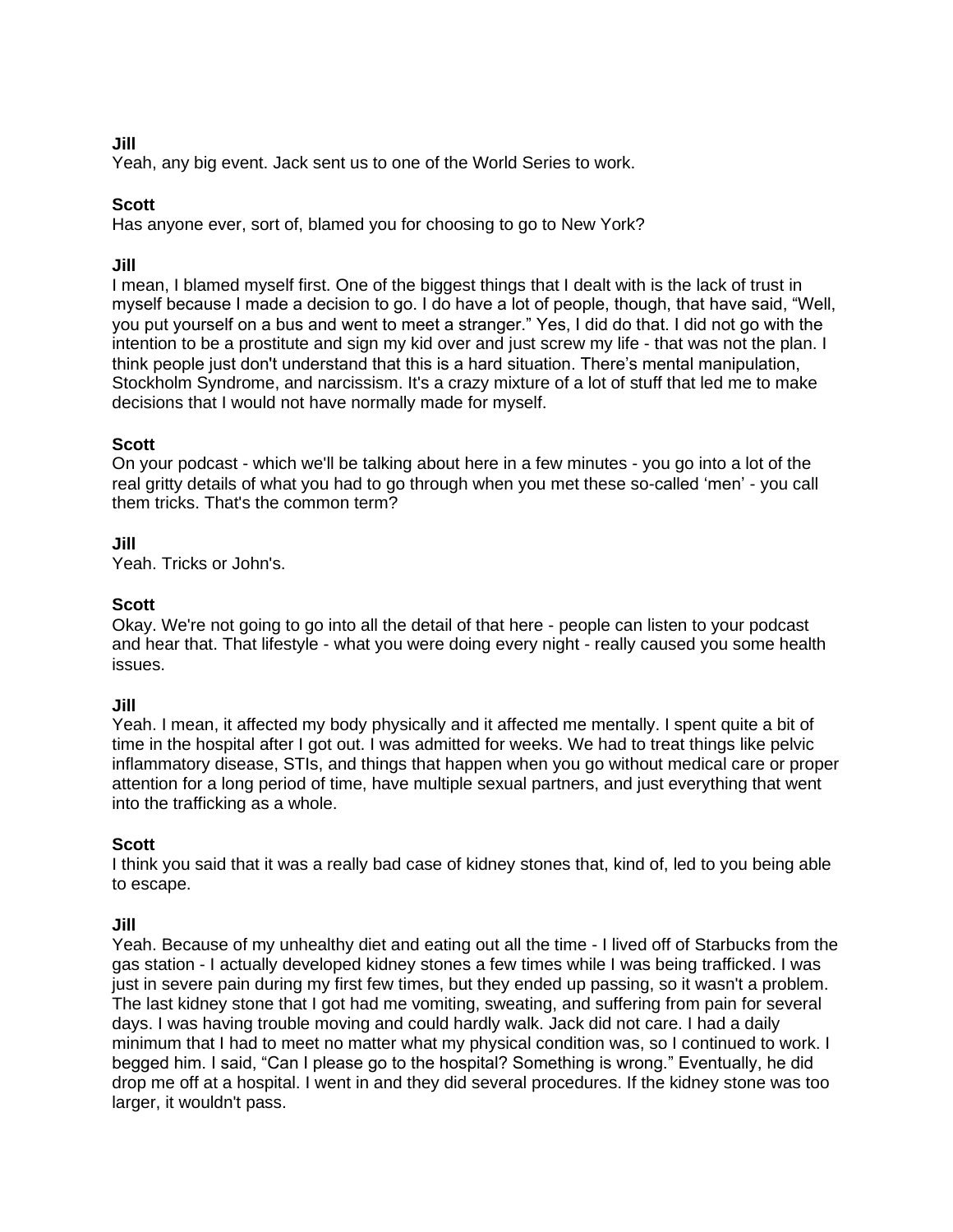So, you had to have surgery?

## **Jill**

Yeah. They actually had to go in and get it all out. When I was finally discharged, I sat and waited. Jack didn't show up. I think I waited outside of the hospital for, like, 3-4 hours. It was insane. It was a long time for someone who was in pain. Jack did finally show up. While I was sitting there, I remember thinking, "Why don't I just leave?" But I think I was so stubborn at that point. I had given him so much. At that point, I had probably given Jack at least \$500,000. I had nothing - I had \$0 in my pocket. I was like, "There's no way. If I'm going to leave here, if I'm going to finally get away from it, I'm going to leave with something. Like, I'm not leaving here with nothing."

#### **Scott**

By that, you meant money?

#### **Jill**

I mean, anything. I was literally empty-handed. I've got a suitcase full of, like, designer clothes and stuff in Jack's car. So, I'm like, "I'm gonna leave here with something. I cannot leave here with nothing to show for all these years, for all the work that I've put in, for all the lies I believed, for everything,

#### **Scott**

Right. Because it had been around 3 years at that point.

#### **Jill**

Yeah. It had been over 3 years since I met Jack and started talking to him and about 3 years since I had been to New York. I was infuriated. I had figured out that he didn't really care. Everything that he said didn't add up. You can't tell me that you love me and, then, punch me in the face in the same 3-hour span. Like, that doesn't work. I've tried. I thought you were going to change. I thought you were gonna be who you said.

So, he finally got there to pick me up and I got in the car. I was crying because I was in so much pain. I've been through all these procedures and stuff. My crotch was on fire. My kidneys were in pain and swollen. He had the nerve to say, "I don't give a fuck. You and that doctor can get out and make my money." I just remember sitting there thinking, "There's no way that he's serious right now." I was bawling my eyes out because I was so angered by everything that he said. He backhanded me for crying, hits me with his pinky ring, and cut my eyeball open. He hit me so hard on the left side of my face. The right side of my nose starts bleeding. Then, he was like, "Wipe the blood off." He reached into the back, grabbed a duffel bag out, threw it out onto the sidewalk, reached into his pocket, grabbed some cash, and shoved it into my hand. He was like, "Grab yourself something to eat before you go make my money." I just remember thinking, "I'm done, man. I can't do this anymore. I just can't. This is the last time that I'm going to cry to you and think that you care." I was in so much pain right now, so there was no way that I was gonna make him any money, not with my body - it just wasn't gonna happen that night. I knew what was gonna come in the morning if I didn't have the money.

I had \$7 in cash - that was what he handed to me. I walked into the train station where I was supposed to change my clothes and get some food. It was \$7 for a ticket on the train to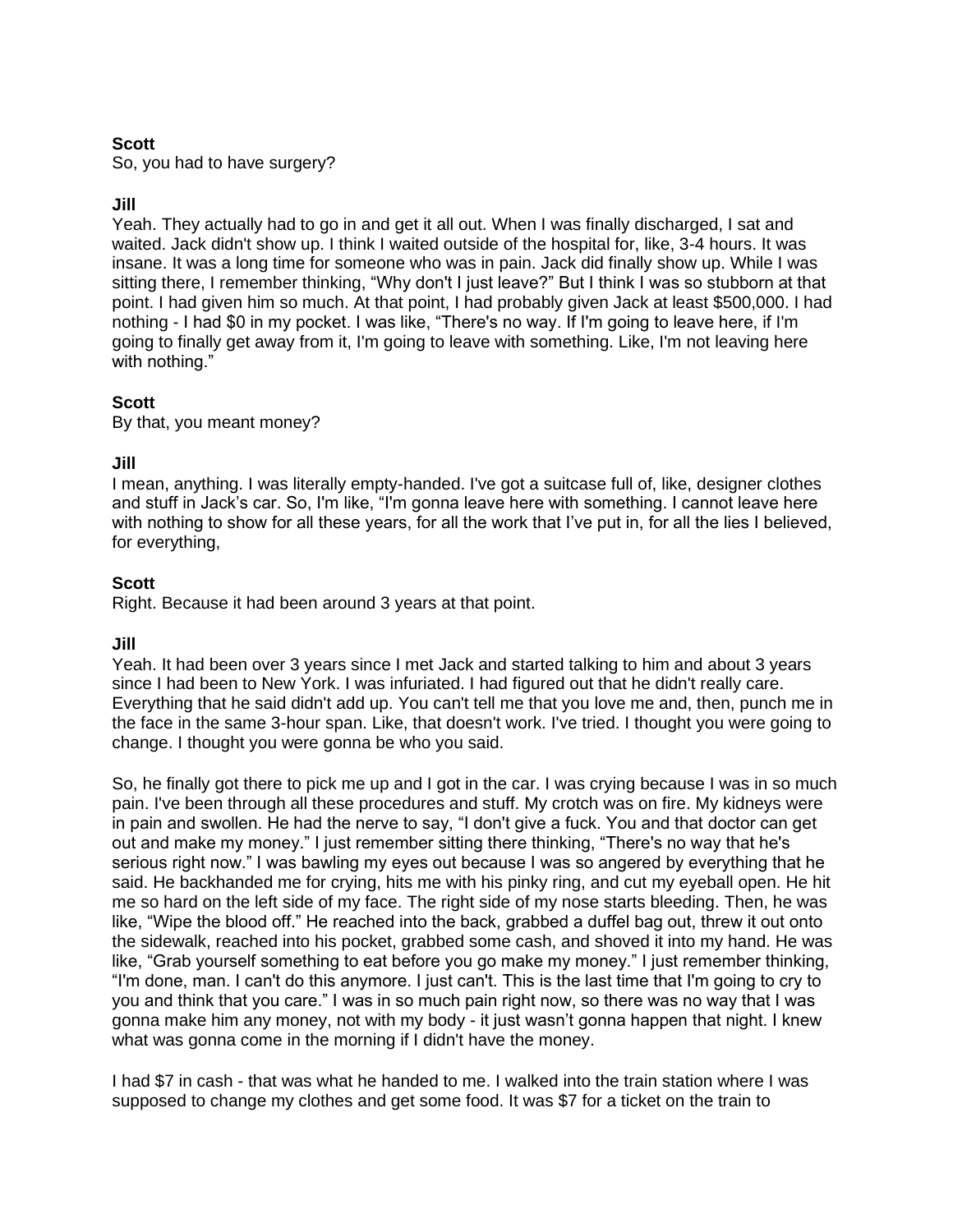Manhattan. I thought, "Okay, let's just see what happens. Either way, I'll get beaten. So, do I take a chance to get out or not?" So, I hopped on the train and went to Manhattan. I was walking around crying with my duffel bag. My nose was still bleeding. My eyes were all torn up because he hit me. Then, this man stopped me. He was like, "Why are you crying?" I was like, "What?" He was like, "Look, I can tell you're not homeless. You're clean. So, why are you crying? What's going on?" Then, I verbally, like, 'diarrhea' the whole last 3+ years in, like, 5 seconds. He was like, "Come with me." I was like, "What else can happen at this point? So, let's go." So, I went with this gentleman. He took me to his, like, high-rise apartment in Manhattan. He lets me take a shower. He cooked me dinner. He gave me \$50 in cash. He said, "My wife is going to be home from work soon. I'm not going to be able to explain why you are in our house, so I need you to go, but I hope that I've been able to help you." I just remember thinking, like, "There's no way that this person is human."

# **Scott**

A man with good intentions who wants to help…

## **Jill**

Yeah. I was vulnerable at that point when I got there. He could have taken advantage of me, but I just didn't care so much at that point. I was like, "Whatever happens, happens." So, I took that \$50 and went to the bus station. I got a bus to Philly because it was only \$20 - that would get me out of town and leave me with some leftover money.

## **Scott**

And Jack wouldn't have known where you were going either.

**Jill** 

Yeah. It was just far enough away that it would have taken him-- Manhattan is so big. I didn't think he would have been able to find me there. I mean, you can't just drive around and find somebody - it's not a small town. So, I just thought that, if I can get a couple of hours away, he was really not gonna be able to drive around, find me, and let me just get out of town. As soon as I got on the bus - I did have one of the phones that I was using while I was there - I googled 'trafficking hotline' because there's gotta be something. Then, the National Human Trafficking Hotline popped up. So, I called them and they were able to coordinate a plane ticket to get me out. They set me up with a contact that they had with someone who provides services for trafficking victims.

## **Scott**

As we're talking about the National Human Trafficking Hotline, I want to give their number out right now. That's 888-373-7888 for phone calls. Or you can text 'HELP' or some other words to the number 233-733. Just text that number and someone will want to help you.

## **Jill**

Yeah. I think you can send about anything to that text message number - somebody will reply and get back to you. They're very discreet. They're very good at making sure that you're in a place where you can talk before they ask you for any details. They have trained professionals who are available 24/7. S,o they are definitely a great resource.

## **Scott**

I'll mention that number again at the end of the show. We'll have it in the show notes as well. So you were able to contact them and…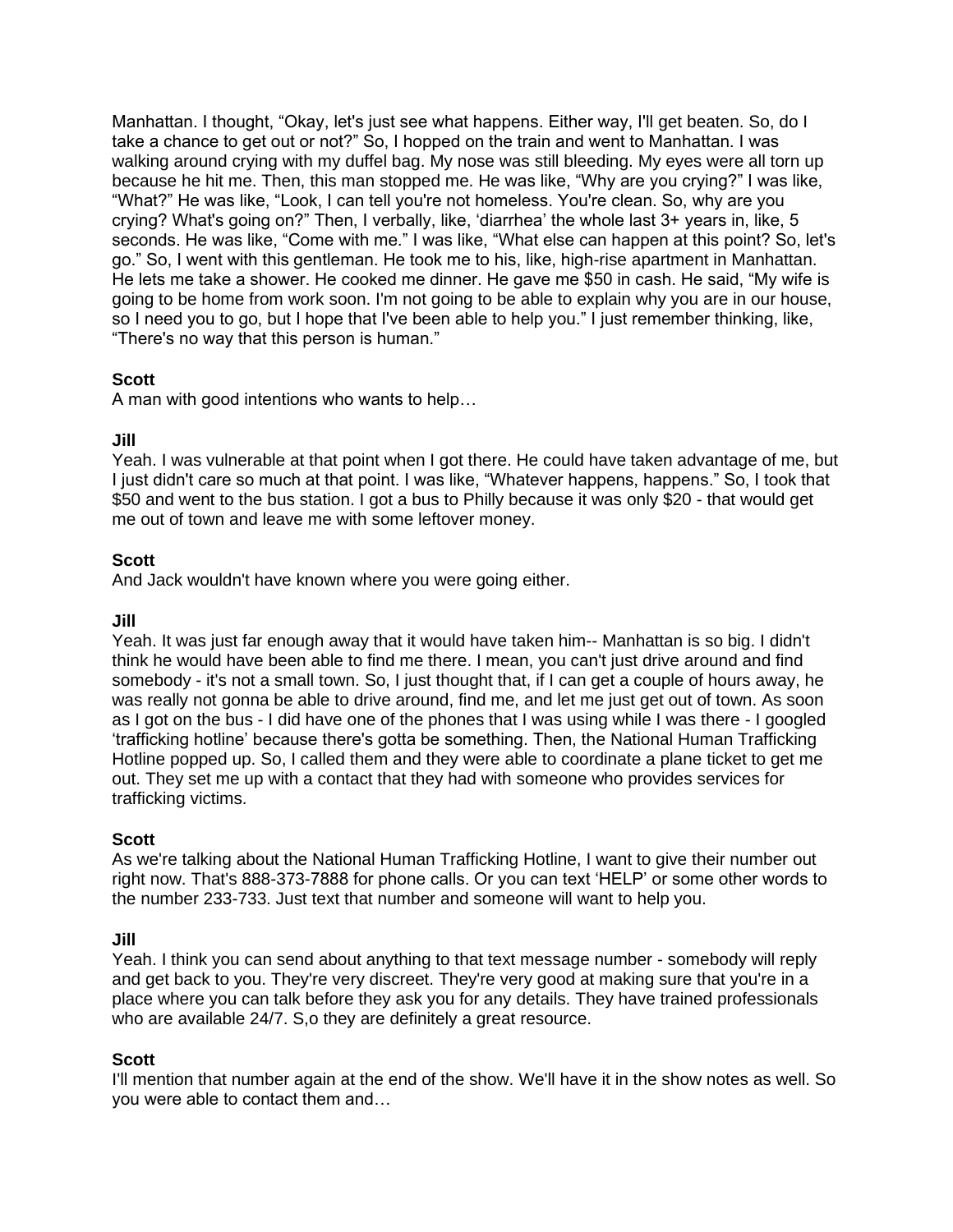#### **Jill**

And they got me out. They got me further away. The National Human Trafficking hotline was really great at making sure that they got me to somebody who was working with an accredited program for trafficking victims. So, they referred me to this woman. I got in contact with her personally after that. The National Human Trafficking Hotline didn't really have any involvement once they, kind of, handed me over to her. She coordinated to meet up with me. I got to this other state and was there. She picked me up. We went to her house.

#### **Scott**

This is an experienced woman who knew what to do because she did this.

#### **Jill**

Yeah. This woman was actually the founder of a very well-known trafficking survivor program. They have multiple safehouses available for survivors that are not on maps and don't have addresses. So, it's a great program. Unfortunately, when the National Human Trafficking Hotline referred me to her, they did not know that she had just recently relapsed, was on drugs, and was not actively involved in her own ministry. So, I was re-trafficked. I went to a woman who then use me for a discount on her crack. I was there for several weeks in her house before I was like, "I'm not doing this again! I'm done! I'm not staying as long as I did last time. I learned my lesson." So, I ran in the middle of the night to a 24-hour gas station that had a subway attached. I sat there until I got a hold of the actual program that I was supposed to have been referred to. They came and picked me up from the gas station and took me to the safe house. I was actually saved, then.

#### **Scott**

I was just thinking about the sequence of events. You have to be thinking, "Well, what could be next? How bad can it get?"

#### **Jill**

It's insane. I don't know if, maybe, like, trauma just makes you a trauma magnet. Unfortunately, it was normal for me at that point. It was like, "Yeah, this is what happens. Everything falls apart. Give it 5 minutes. Just hold on. It's coming." So, unfortunately, it has given me a lot of trust issues in life. It's something that I still deal with to this day.

## **Scott**

That's certainly understandable. Yet, you keep moving forward. So, they got you to a safe place…

#### **Jill**

Yep. They were able to, kind of, help me get my life back together a little bit. I told them that I wanted to be near my older child. So, they were able to set up housing, get that move coordinated, and get me in contact with someone who was familiar with trafficking in my home state. I was able to, kind of, move home and be near my child. I also had a child as soon as I got out of the trafficking because I just came out of that lifestyle where all you do is talk to men and have sex every single day. When you come back into the real world, I was like, "What am I supposed to do every day? What do people do when they wake up?" First of all, I slept at night, which was weird. I was awake when the sun is out. So, I got to relearn how to live life. I spent 3.5 years isolated from 'squares' - that's what Jack used to call anybody who lives in the regular world, works a regular job, and pays taxes. So, I spent 3 years in this alternate universe, where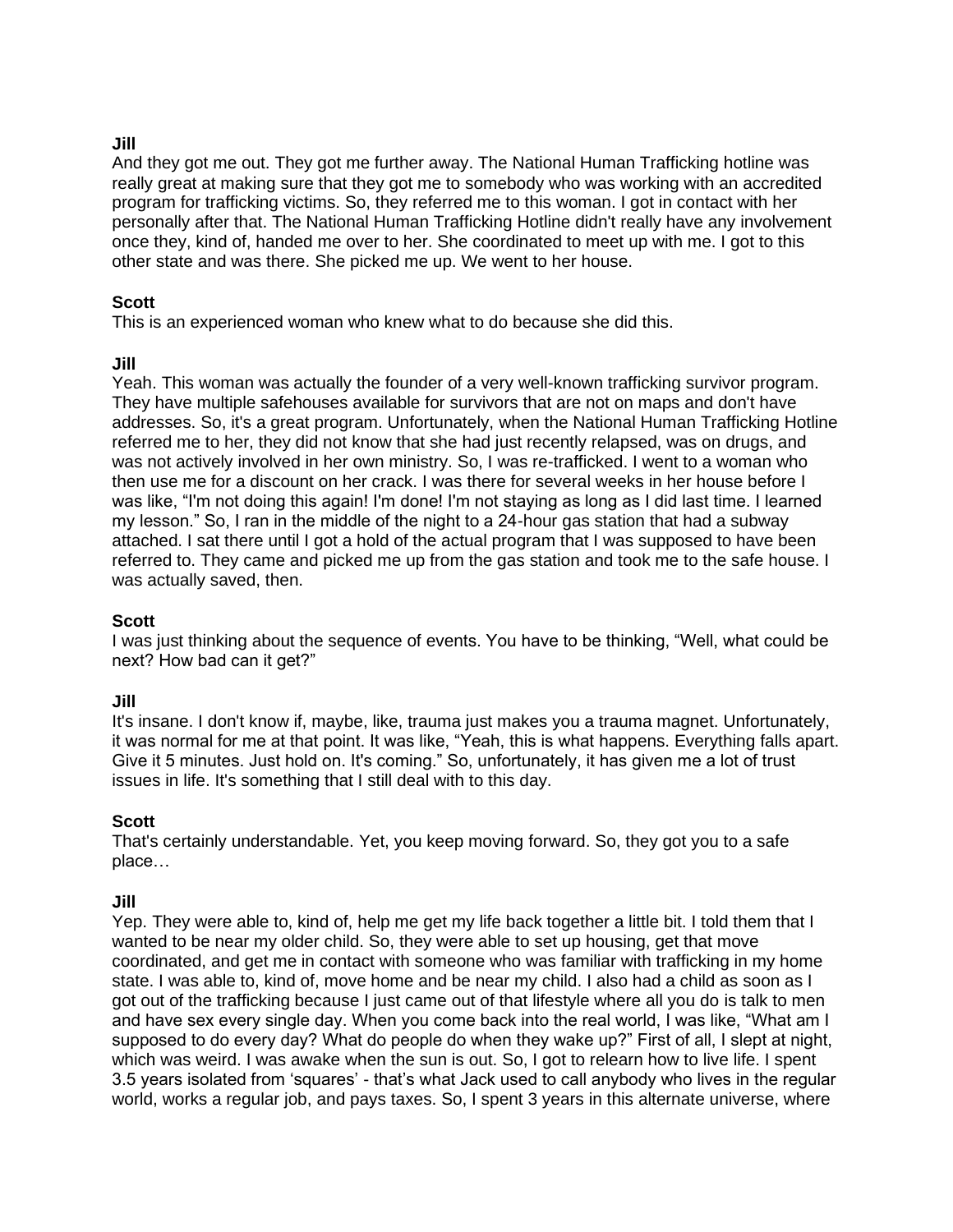sex, money, drugs, and alcohol, like, rule the world. So, after coming out of that, I had no affection. I'm back to being alone. I don't know how to receive love or have a healthy relationship. So, what do I do? I kept sleeping around and I ended up with a second beautiful child. I'm not mad, but I've also learned my lesson on that. I'm very single. I might be single forever for this. That leaves me plenty of time. I have time to do college, work a job, be a mom, and run a household. I hand out red flags like Halloween candies because I cannot trust anybody. I can't trust men. I can't imagine a man with good intentions. It is just, like, impossible for me to wrap my head around.

## **Scott**

Except for that one in Manhattan.

#### **Jill**

Yeah, except for that one.

#### **Scott**

And of course, he's married.

#### **Jill**

Yeah. He's very good and faithful to his wife. So I was like, "What is what is going on?" At that point, I was just like, "Whatever. Take advantage of me." But that was the only one who didn't.

#### **Scott**

How long were you at the safe place? Was it like a group home? Were there other victims there as well?

#### **Jill**

It was like a group place. I think they can hold up to 12 women. They don't have male victims at that place. So they're able to hold up to 12 women there and it fluctuated - some came and stayed for a long time and some were there on court order. They help you address every single area. They keep you safe. There are no phones there. There's no internet there. There's just a lake, grass, therapists, and a lot of Jesus. You got to undo the brainwashing. I spent a lot of years mourning the relationship that I thought I had and having to accept that that wasn't real, that it was all fake, that it was all a lie, that it was all a selling point just to get me to do what he wanted me to do so that I could pay for his life.

## **Scott 1**

When did you first see your child again?

#### **Jill**

I had been out for probably 2-3 months before I could even face him. He was old enough that he could comprehend at that point. So, having to look my kid in the face and say, "I screwed up. I thought I was doing what was best for you. I made a huge mistake. I cost us years of our life." It's not something that I could face right away. I had to get myself healed a little bit first. As soon as I could, I did every day.

## **Scott 1**

By that time, your child was 5 or 6 years old?

#### **Jill**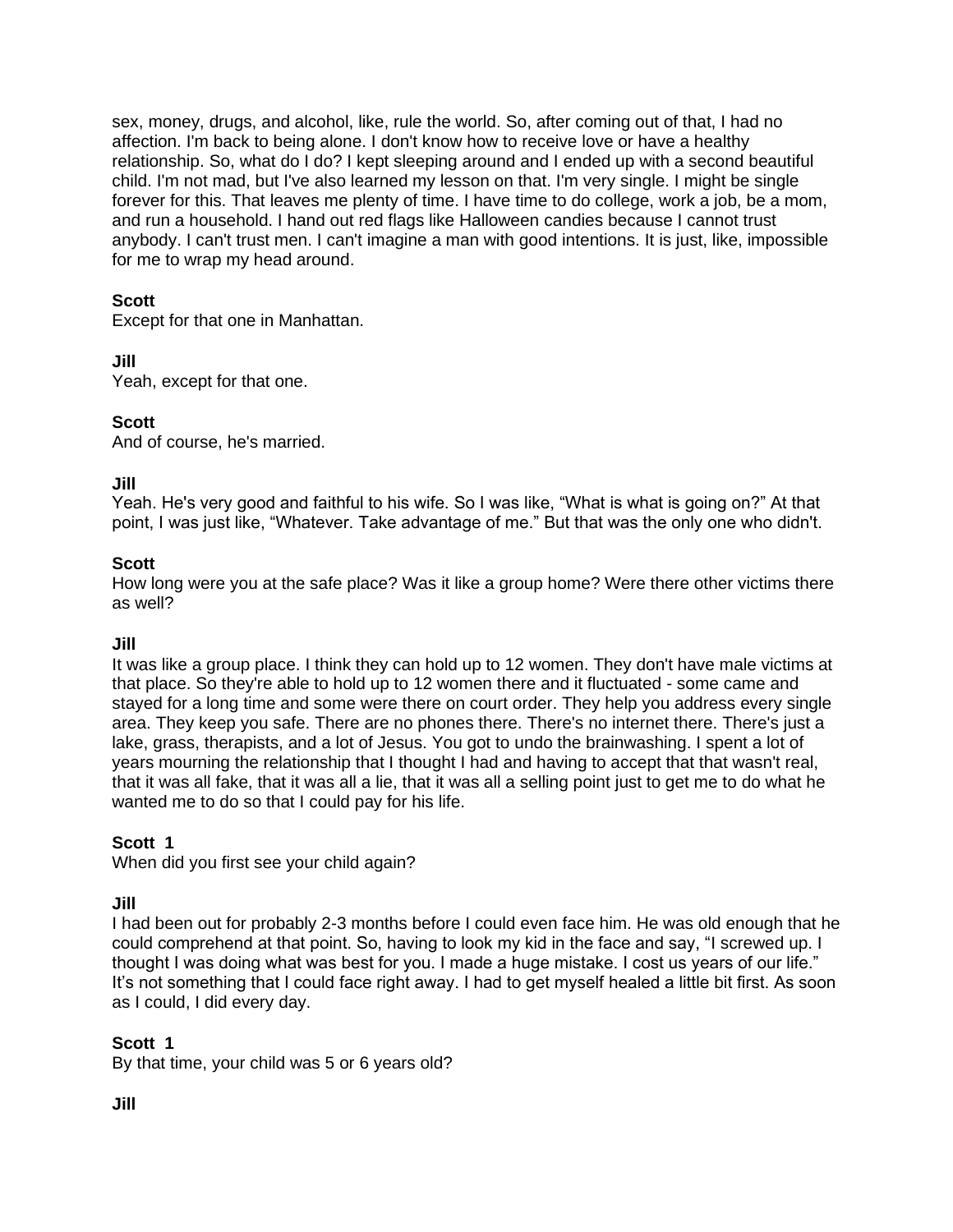Yeah. He was going to school, having friends, and living a life that I wasn't involved in.

# **Scott**

But you're on track to regain custody?

# **Jill**

Yep. I am putting everything in place over the next few months. I think the judge has looked over everything and decided that they're gonna give him back. So, it's been a long road, a lot of work, a lot of legal battles, and a lot of arguing for my case. The FBI had to come in and say, "Yes, she's not lying. We have proof that this actually happened." Because it's unbelievable. Like, when you put it all out in one line, it's unbelievable that this sort of stuff can happen to one person.

## **Scott**

It really is. I mean, I can imagine people listening to the story or listening to your podcast and thinking, "Come on…"

## **Jill**

I told my therapist the other day, "I am so glad that we meet as often as we do because if there was nobody here to, like, witness this stuff happening as it's happening, nobody would believe me."

## **Scott**

You got connected to a church. They helped you out quite a bit.

#### **Jill**

Yeah. They really stepped in and, kind of, showed me what unconditional love looks like. In my entire life, I had never experienced someone loving me and not expecting anything in return. I've always been waiting for the catch, but that just wasn't there. They stepped in and paid my bills so that I could take maternity leave when I had my second child. They bought me a vehicle when the transmission in my other vehicle blew up. They have, kind of, the love that I can imagine Jesus has for me - He is what I was really looking for in all the men in my life. So, it has been really refreshing. Like, "Wow! There are still good people here!!"

## **Scott**

So your life is going in the right direction again. You're in school. You're working toward a career. You gotta be pretty happy now.

#### **Jill**

Yeah. I mean, it's great. There's, kind of, a sense of normal again, but whatever normal I think that I might achieve is never going to be like it was before because of the amount of PTSD that I have now from the situation, especially when Jack is still out there walking around freely and might try to attempt to contact me at any point. It's terrifying. I spend my life looking over my shoulder. That's just a little side part to the rest of my life that's still happening. I've made a place for myself and the death care industry. I've been able to step in and help other victims. I'm going to be able to use that to help other victims in the future. There are so many women that just go unclaimed every year. Their bodies are just left sitting because their families don't know that they're there - nobody can identify them. That could have been me. So, I want to take this experience and use it for something positive. I need it to have a purpose. I want it to have a purpose. I want to heal other women who've been through this. I want to prevent other women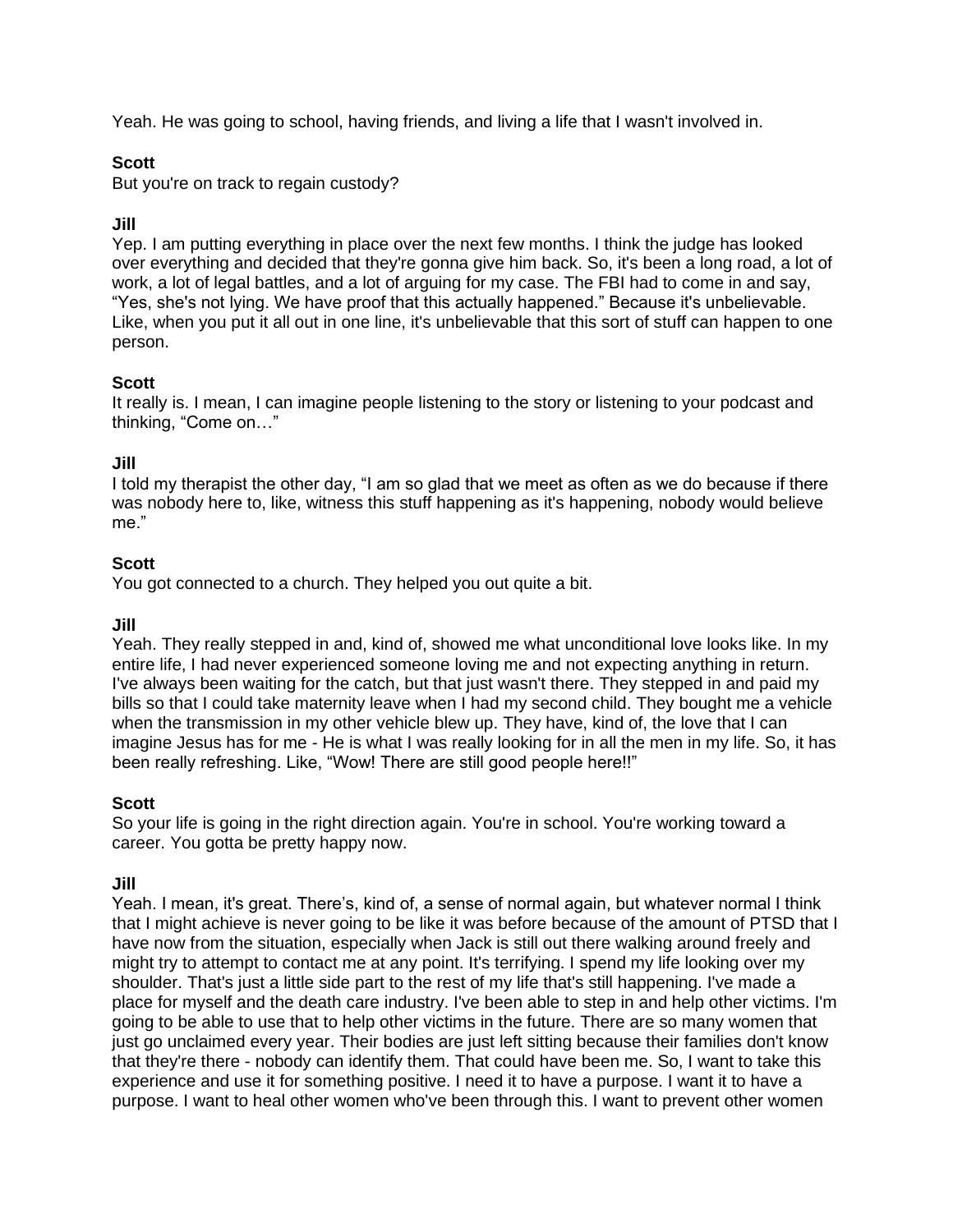from getting into this. I just want to let it serve a purpose. I think that's the biggest part of healing for me. As soon as Jack is gone - however that happens - and as soon as I can, kind of, show some progress on this, I'm excited to see it change other people's lives.

# **Scott**

You've got a lot of good stuff on your horizon, I think.

# **Jill**

Thank you. I'm excited.

# **Scott**

Have you been back in contact with your dad a little?

# **Jill**

Minimally. Not really.

# **Scott**

Does he know what you went through?

# **Jill**

He heard it. I don't know if he fully believes it. He hasn't cared enough to ask me about it, so I don't fully know his opinion. I'm sure he heard about it from family members and friends, but there hasn't been any in-depth conversation.

# **Scott**

Well, let's talk about your podcast. It's called "Bought By The Hour."

# **Jill**

Yes.

# **Scott**

What made you decide to tell this story in your own podcast?

# **Jill**

It's just super therapeutic for me. It's nice to be able to sit down, talk about this, and not have a face to look at because, sometimes, the reactions to the story make it hard to tell. So, to be able to just say what I want to say and freely speak about it and not have to hear the response. People can say whatever they want to the radio. On top of that, people can know that this can happen - not only just happen, but it can happen to you - and know what the warning signs of grooming, manipulation, narcissism, and gaslighting look like. There are so many aspects of this. With some education, I think that we can heal some people, prevent some of this from happening and, again, give it some purpose.

# **Scott**

Obviously, you're doing that with your own podcast. Again, it's called, "Bought By The Hour." You've got a Facebook page for the podcast - facebook.com/boughtbythehour. People can send you messages there. Or they can listen to your podcast and leave you a voicemail message there, is that right?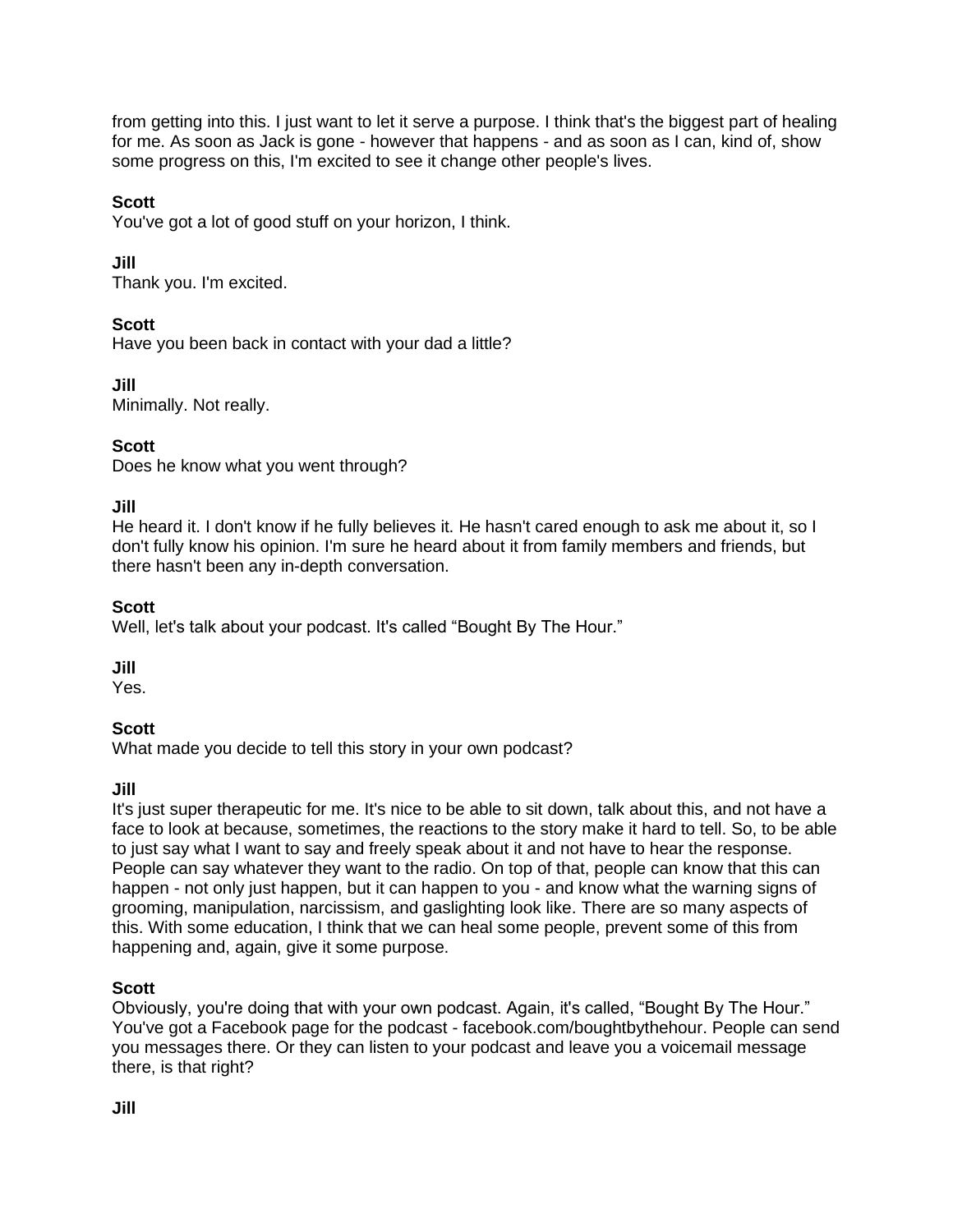Yeah, they can leave me a message. Then, I can feature that message in future episodes.

#### **Scott**

Well, we'll have links to all of that in the show notes so that people can find that. One final question - what's your advice to someone listening to this who is being trafficked?

#### **Jill**

The first thing I would say is you need to call the National Human Trafficking Hotline, whether it's calling or texting. You need to get a hold of somebody, whether it's giving them your name, your date of birth, who you are, or a recent photo of yourself so that if anything happens, they can identify you, find you, and find your family. Then, from there, they'll help you take steps to get out. It doesn't have to be immediate. There's always someone there to talk to, even if you just want to figure out what your options are.

#### **Scott**

If you're currently being trafficked, or you suspect it's happening to someone you know, please call the National Human Trafficking Hotline. The number again is 888-373-7888 if you want to call. If you prefer to text, you can send a text message to 233733. And those numbers will be in the show notes.

For me, this episode was really big and really important. Part of that was because we got to hear first hand from Jill what happens to someone being trafficked. I'm amazed at the courage she has to not only survive everything she's been through, but to now come out and tell the world this story, and be so vulnerable and transparent. You know, it would be really easy for her to blame everything on the fact that she was abused from childhood, and that would be legitimate. But she's the first to admit she made some bad decisions, and she paid for those mistakes.

But in addition to that, there were so many aspects to this story, I feel like I could have had Jill on for another hour asking her questions. And because of that, I would guess that there might be things you want to know that I didn't get to ask.

Well, guess what – Jill is in our podcast listener Facebook group. So you can look for the Facebook post about this episode, and just leave a comment or a question, and she'll see it and reply. She also might use your question in a future episode of her podcast (but she wouldn't use your full name of course). So if you aren't already in the Facebook group, you can join at WhatWasThatLike.com/Facebook.

Once again, Jill's podcast is called Bought by the Hour, and the website is anchor.fm/boughtbythehour. As I mentioned in our conversation, she talks about things in her podcast that we didn't cover here today, so I definitely recommend you subscribe to her show to get those details. That link will be in the show notes as well.

And I'm excited about next week, or more specifically May 25 to 29, I'll be in Orlando, Florida at Podfest Multimedia Expo. I'll be hanging out with a couple thousand other podcasters and if you're planning to be there, reach out so we can connect. The last Podfest was March of 2020, and it was the last big event that happened before everything shut down for Covid. So it will be really nice to see everyone in person again.